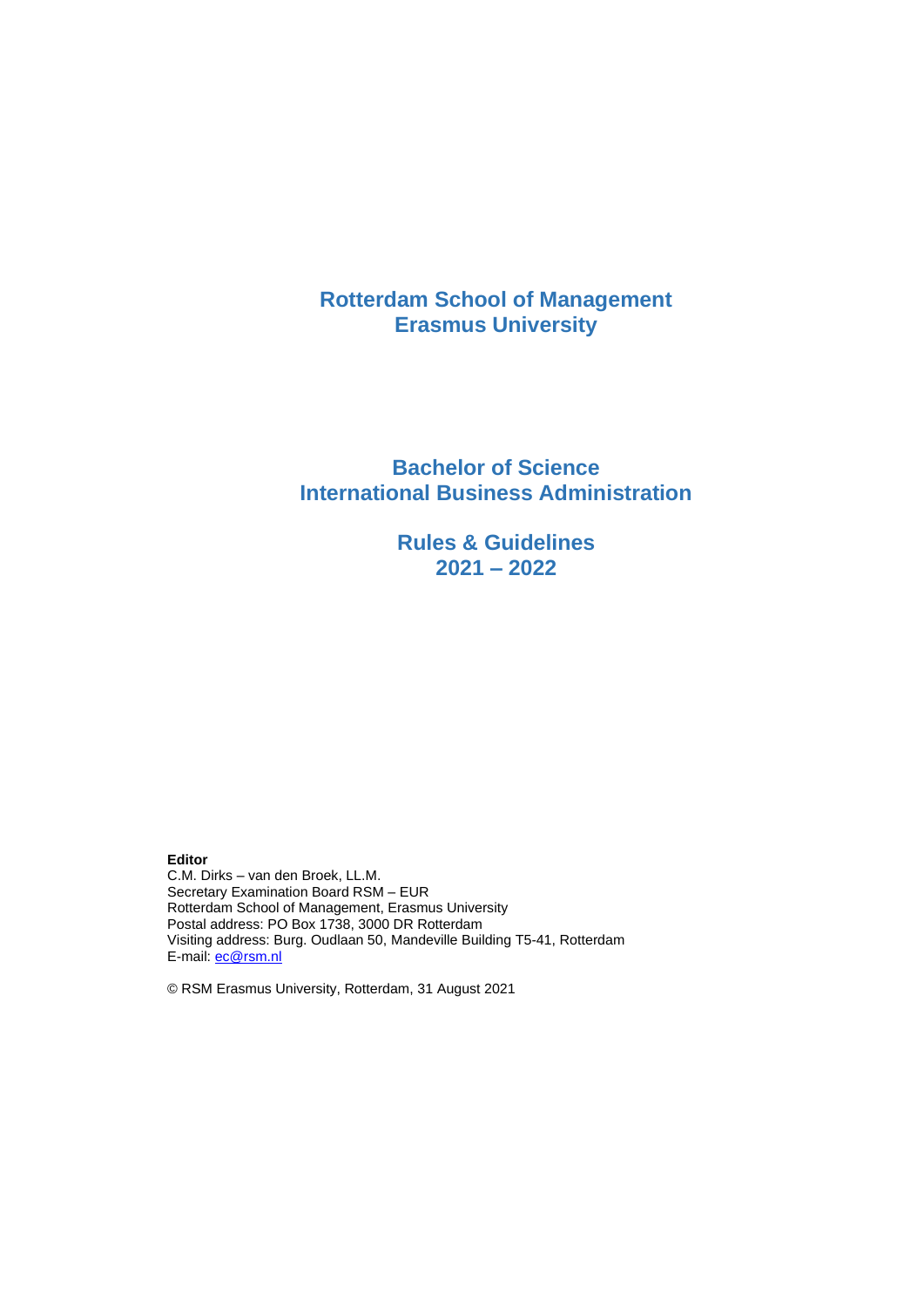# **Contents**

| RULES AND GUIDELINES (R&G) OF THE BACHELOR OF SCIENCE IN INTERNATIONAL                                                                                                                    |  |
|-------------------------------------------------------------------------------------------------------------------------------------------------------------------------------------------|--|
|                                                                                                                                                                                           |  |
| Article 1.5 -appointment of examiners, Examiners Register, Examination Manual 4                                                                                                           |  |
|                                                                                                                                                                                           |  |
| Article 3.1 - general rules of order regarding written tests in the shared facilities on the<br>Article 3.3 - entering and leaving the room in which the written test is being held 6     |  |
| Article 4.1 - the questions and assignments, assessment plan, peer review protocol and<br>Article 4.3 - determining the grades: absolute cut-off score, rounding off, averaging, passing, |  |
|                                                                                                                                                                                           |  |
| Article 6.2 - the degree certificate, the grade transcript and the diploma supplement 12                                                                                                  |  |
|                                                                                                                                                                                           |  |
|                                                                                                                                                                                           |  |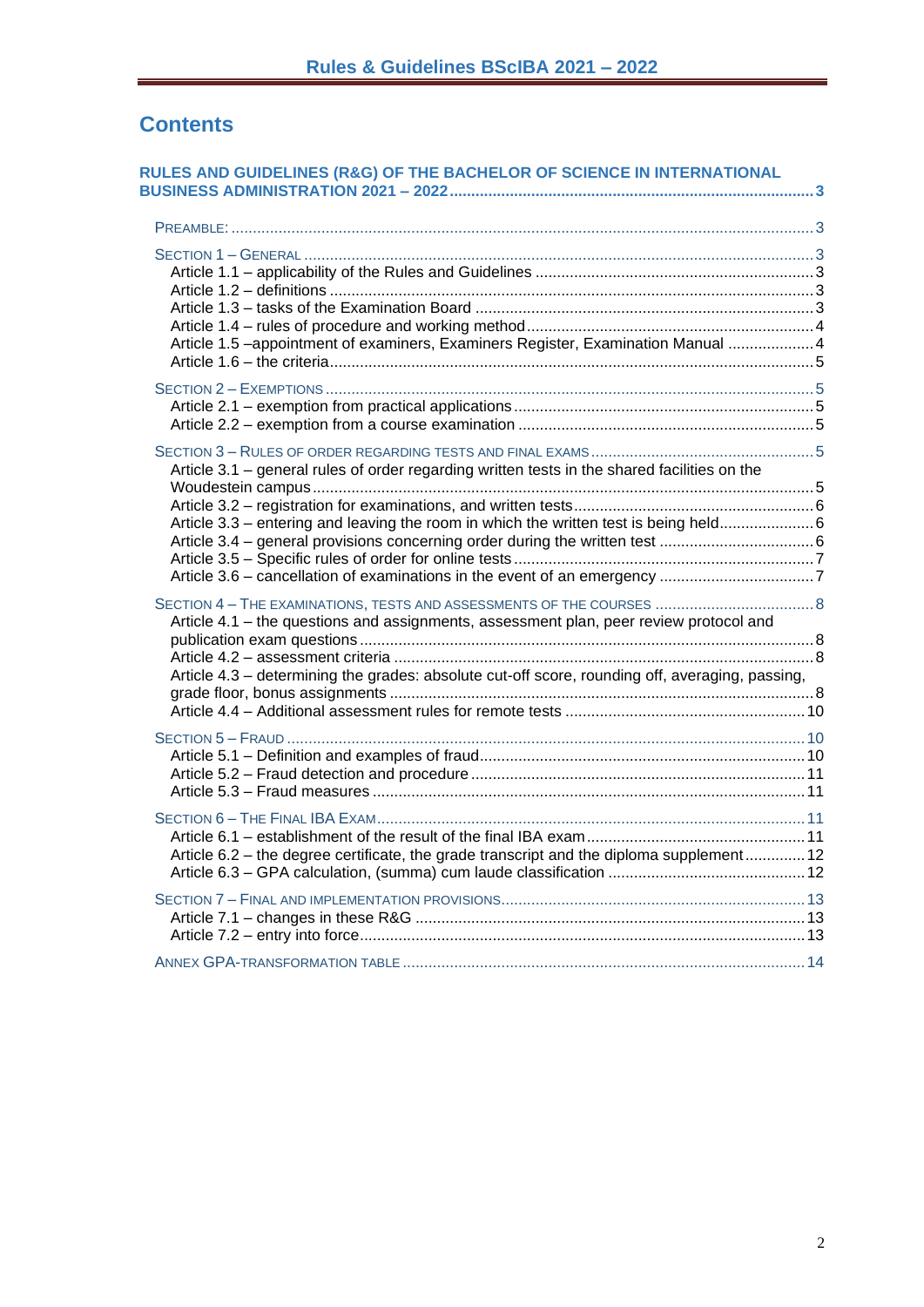# <span id="page-2-0"></span>Rules and Guidelines (R&G) of the Bachelor of Science in International Business Administration 2021 – 2022

#### <span id="page-2-1"></span>**Preamble:**

Pursuant to Article 7.12b of the Dutch Higher Education and Research Act (*Wet op het hoger onderwijs en wetenschappelijk onderzoek* - *WHW*), these Rules and Guidelines (R&G) are established by the Examination Board RSM – EUR within the framework of the Teaching and Examination Regulations of the bachelor's degree programme BSc in International Business Administration. These R&G contain guidelines and instructions for the examiners appointed by the Examination Board, to assess and determine the results of the examination parts and the final exam, and rules with regard to safeguarding the quality of the examinations and the final exam, procedural rules with regard to the granting of exemptions, procedural rules with regard to suspected fraud and the measures to be taken in the event of fraud.

#### <span id="page-2-2"></span>**Section 1 – General**

#### <span id="page-2-3"></span>**Article 1.1 – applicability of the Rules and Guidelines**

These Rules and Guidelines (R&G) are applicable to the examinations and the final exam of the bachelor's degree programme BSc in International Business Administration at the Rotterdam School of Management, Erasmus University, hereinafter referred to as the programme.

#### <span id="page-2-4"></span>**Article 1.2 – definitions**

Unless differently mentioned, in these R&G, the same definitions will be used as formulated in article 1.3 of the Teaching and Examination Regulations.

#### <span id="page-2-5"></span>**Article 1.3 – tasks of the Examination Board**

- 1. Based on the law, the Examination Board has the following tasks and responsibilities:
	- a. *A supervisory responsibility with regard to the quality assurance of the tests and final exam*. This responsibility is manifested in the competence of the Examination Board to:
		- − award the degree certificate;
		- − appoint the examiners (see Article 1.5 of these R&G);
		- − supervise the quality of final exams, examinations and tests (verification of required exit qualifications);
		- take disciplinary action in case of fraud (see Section 5 of these R&G);
		- − supervise the implementation and execution of the examination regulations with due observance of the common legal principles such as equality, legal security, legitimacy, reasonableness, fair play and so on;
		- − act as mediator or as the defendant in case of disputes or appeals.
	- b. *Regulatory tasks:* The Examination Board sets rules and gives instructions to the examiners. These rules have been laid down in these R&G as well as in the Examination Manual for examiners. These rules concern matters such as order during examinations, fraud, assessment criteria, compensation rules, classifications (such as (summa) cum laude).
	- c. *Tasks that are further defined in the TER*. This concerns the granting of exemptions from the TER in individual cases due to personal circumstances or on grounds of the hardship clause (if a rule in an individual case leads to unreasonable consequences). A few examples are: the granting of exemptions for courses, the interim advice within the framework of the binding study advice, the adjustment of the norm of the binding study advice in the case of personal circumstances, granting extra examination opportunities.
	- d. *Advisory tasks*: The Examination Board advises the Dean regarding the TER.
	- e. *Mandate*: The Examination Board has been mandated by the Dean to establish the final **BSA**
- 2. In the event that the quality of a test cannot be guaranteed due to serious irregularities prior to or during the test (for example, because a considerable part of an old test was reused or a technical defect occurred during a digital test or because the assessment is incompatible with the law, the TER or these R&G), the Examination Board may declare the test invalid. In that case, students must be given the opportunity to take a new test as soon as possible or  $-$  if applicable  $-$  a reassessment should be carried out.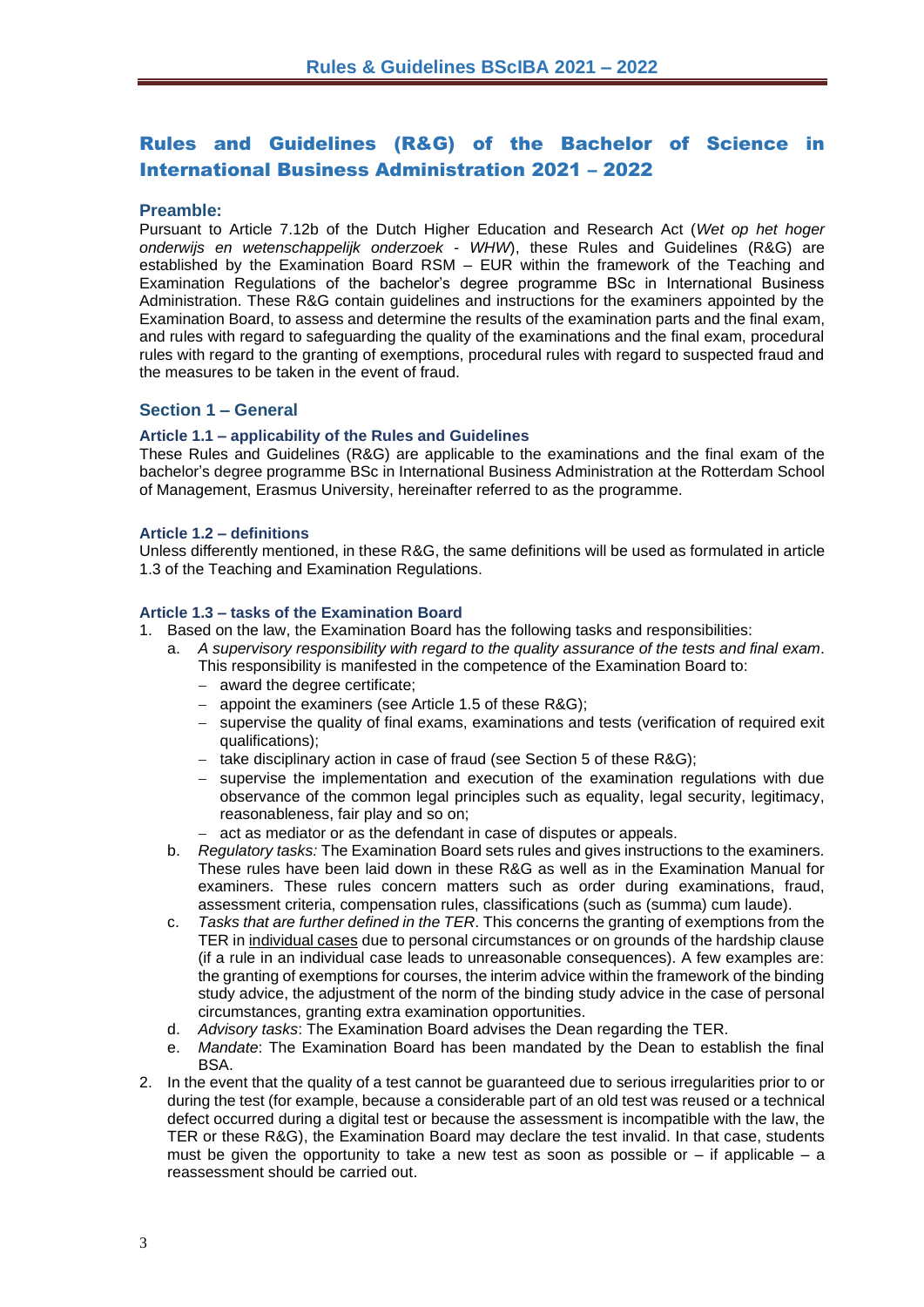#### <span id="page-3-0"></span>**Article 1.4 – rules of procedure and working method**

- 1. The Examination Board establishes Rules of Procedure in which its working method is laid down as well as the division of portfolio of tasks between the members of the Examination Board for handling the day-to-day affairs with regard to those tasks.
- 2. Requests to the Examination Board must be submitted via the [Online Request Form](https://request-eb.rsm.nl/) or via Osiris Zaak (for example, a request for special facilities for students with a disability). A request must be fully motivated and include all relevant documents. Any (certified copies of) diplomas, transcripts, certificates, etc. may not be submitted digitally, but must be shown in original form at the secretariat of the Examination Board. The Examination Board will take a decision within four weeks of receiving the complete request and informs the student about this via the ERNA account e-mail address or via Osiris Zaak.

#### <span id="page-3-1"></span>**Article 1.5 –appointment of examiners, Examiners Register, Examination Manual**

- 1. For the purpose of conducting examinations and establishing the results thereof, the Examination Board appoints the examiners in compliance with the following rules:
	- a) Tenured and tenure track RSM academic staff (assistant professors, associate professors, endowed and full professors) as well as tenured RSM lecturers will be appointed as examiner for the teaching within their discipline, in principle for the duration of their employment contract (category 1 examiners);
	- b) At the request of the Department, in consultation with the Academic Director, other members of the RSM academic personnel (e.g. untenured lecturers, researchers, PhD candidates) may be appointed as an examiner for a specific course (e.g. thesis trajectory), in principle for the duration of an Academic Year (category 2 examiners);
	- c) At the request of the Department, in consultation with the Academic Director, external examiners such as a former member of the RSM academic staff or a (former) member of academic staff of another School of the EUR or any other research university may be appointed as an examiner for a specific course (e.g. thesis trajectory), in principle for the duration of an Academic Year. This person must meet the following requirements: a completed PhD, or a university master´s degree with demonstrable extensive experience in performing scientific research. Furthermore, at least a hospitality agreement is required (category 3 examiners);

Furthermore, if an Academic Director must hire external experts to guide and assess students in the context of the MSc thesis trajectory, also the following rules must be adhered to:

- The Thesis Coordinator of the MSc programme shall submit a list of the external experts to be appointed including the required information (such as e-mail address, degrees, scientific research) to the Examination Board via ec@rsm.nl:
- − Externals hired as freelancer (via IB-47) must have a hospitality agreement (GVO). No hiring on a 'no cure (pass for thesis), no pay basis';
- These freelance examiners may act as co-reader only (exemptions on substantiated request and will certainly be allowed in case of former faculty members or PhD candidates who were associated with the department offering the MSc programme concerned);
- The Academic Director must allocate an experienced examiner to mentor the external expert (for instance the thesis coordinator) to make the external familiar with RSM rules and procedures;
- d) A UTQ (University Teaching Qualification, in Dutch BKO) or equivalent is preferable or at least following a course for the UTQ;
- e) An examiner who is appointed for the first time shall be mentored by an experienced examiner from the relevant Department.
- 2. In case of special circumstances, the Examination Board may grant exceptions to the above rules.
- 3. The examiners provide the Examination Board with the information requested.
- 4. All appointed examiners shall be registered in the RSM's Examiners Register.
- 5. The Examination Board can suspend or withdraw the appointment as examiner if the person concerned persistently fails to comply with the applicable examination regulations or fails to deliver examinations that meet the minimum quality standards. The Examination Board will not do so until the person concerned in all fairness has had a chance to conform to the relevant rules.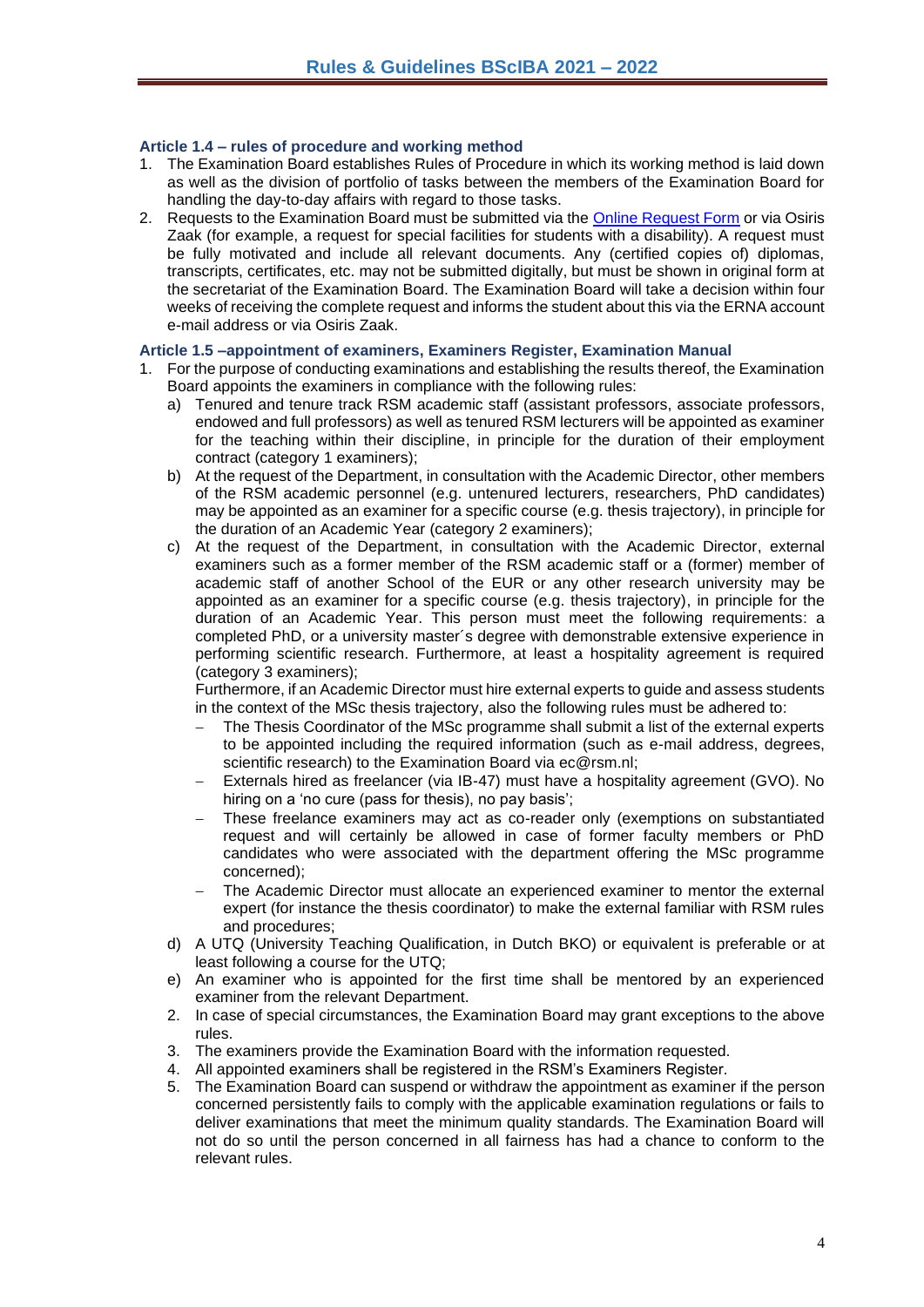6. The examiners shall comply with the binding rules the Examination Board has set regarding examinations. These rules shall be included in these R&G and/or the Examination Manual.

#### <span id="page-4-0"></span>**Article 1.6 – the criteria**

In the decision-making process the Examination Board employs the following criteria as a guideline, and in case of contrariety of criteria weighs the importance of employing one against another:

- the preservation of the quality and selection criteria of each examination:
- the efficiency criteria, for example, expressed in terms of aiming to limit loss of time (wherever possible) for students who make rapid progress with their studies when preparing for examinations;
- motivating students to interrupt their studies as soon as possible in cases where it is very unlikely that they will pass their examinations;
- protecting students from taking on too large a study load;
- − tolerance towards students who, through circumstances beyond their control, have encountered delays during their studies.

## <span id="page-4-1"></span>**Section 2 – Exemptions**

#### <span id="page-4-2"></span>**Article 2.1 – exemption from practical applications**

A request for exemption from the obligation to take part in practical exercises, as referred to in article 2.4 of the Teaching and Examination Regulations, should be submitted by the student in writing, with reasons and supported by documentation, to the Examination Board at least four weeks before the practical exercise for which exemption is requested is scheduled to begin. In exceptional cases, the Examination Board may permit derogation from the period stated in the last sentence.

The Examination Board decides within four weeks of receiving the request. The student is informed immediately of the decision.

#### <span id="page-4-3"></span>**Article 2.2 – exemption from a course examination**

- 1. A request for exemption from a course examination, in keeping with legal requirements, should be submitted in writing to the Examination Board along with an explanation of the reasons and documentation. The Examination Board can establish additional regulations regarding the procedure. These regulations will be published on the Examination Board website.
- 2. With due observance of the provisions set out in Section 5 of the Teaching and Examination Regulations, the Examination Board takes a motivated decision within four weeks after the request has been lodged. The student will be informed immediately of the decision.
- 3. If a student already has exemption under the provisions of or by virtue of the law for one or more examination parts, he/she should report this to the Examination Board.
- 4. The exemption is indicated on the grade transcript with 'EXEMPT'. An exempted examination part is not taken into consideration when determining the classification of the final exam.

#### <span id="page-4-4"></span>**Section 3 – Rules of order regarding tests and final exams**

#### <span id="page-4-5"></span>**Article 3.1 – general rules of order regarding written tests in the shared facilities on the Woudestein campus**

To ensure that written tests that are taken in the shared facilities on the Woudestein campus, such as the examination hall in the Van der Goot-building, are administered in a similar manner, general agreements and rules have been made with the Examination Boards of Erasmus University Rotterdam with regard to order during written tests in the facilities concerned. The general rules of order rules are available on the [Erasmus University website.](https://www.eur.nl/en/media/2021-09-examination-rules-eur-eng-2021-2022-definitive)

If the general rules of order deviate from the rules of order as laid down in this R&G, the rules of order in this R&G will prevail, unless the Examination Board decides otherwise in a specific case.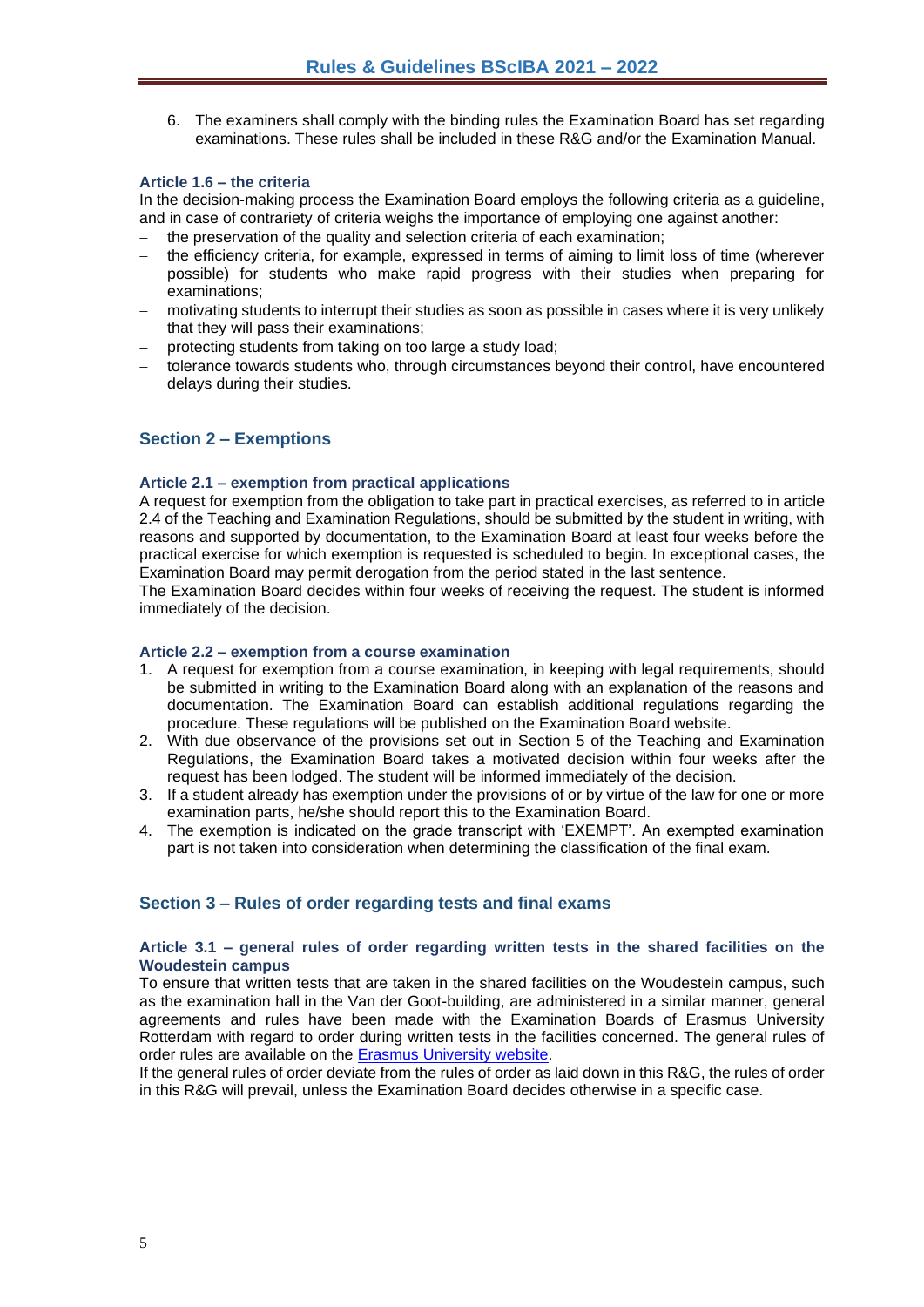#### <span id="page-5-0"></span>**Article 3.2 – registration for examinations, and written tests**

- 1. A student who is registered for a course in Osiris will be automatically registered for a course's first test opportunity. In addition, Programme Management will manually enrol students who either failed or did not participate in a course's first test opportunity to the re-sit. However, students with valid passing grades who wish to take a re-sit **must register themselves** via Osiris Student during the registration period starting 26 working days before the test and expiring five working days before the test. During this period, registration is also possible at the ESSC<sup>1</sup> .
- 2. The Head of Student Administration can, with the approval of the Examination Board, establish specific rules for proper registration for examinations, or written tests by virtue of the Teaching and Examination Regulations of the programme and the Rules and Guidelines of the Examination Board. These specific rules will be announced in a proper manner in sufficient time.
- 3. The Examination Board can derogate from the date of registration referred to in paragraph 1 if the student, as a result of force majeure, has been unable to register on time and correctly. Under certain circumstances, force majeure may be said to exist in the event of, for example, a student being unable to register in the usual way (OSIRIS, in writing, another student) because of sickness or special personal circumstances. The student should submit the request for this as soon as reasonably possible.
- 4. Anyone who has not registered for a final exam or examination in accordance with the provisions of or by virtue of these R&G may not take part in the final exam or examination concerned. If, notwithstanding the foregoing, the student nevertheless takes part in the final exam or examination, the examiner or the Examination Board will not establish a grade.
- 5. Students who received a campus ban from the Executive Board of the EUR, may not participate in the tests in the designated examination rooms and halls of the Woudestein-complex of the EUR during the ban.

#### <span id="page-5-1"></span>**Article 3.3 – entering and leaving the room in which the written test is being held**

- 1. Only a student who has registered on time and correctly for the written test may take part in the examination concerned and will be admitted to the room where the written test is being held.
- 2. Admission to the hall where a written test is organized is declined fifteen minutes after the start of the written test concerned. A student who is admitted to the hall after the start of the examination concerned must ensure that he/she causes as little disturbance as possible to the students already present.
- 3. A student taking part in the test may not leave the room earlier than one hour after the start of that test. A student who leaves the test before the end of the test concerned should ensure that he/she causes as little disturbance as possible to the students still present.
- 4. Students may not visit the toilet during the first and last half hour of a test except in extremely exceptional medical or other circumstances; the student must inform the invigilator of these circumstances in advance. Each student may visit the toilets once during the test, and only one person from each section shall be given permission at any one time. Students must notify the invigilator that they have to use the toilet and the invigilator's instructions must be complied with fully.
- 5. Personal belongings such as coats, bags, mobile phones, watches and other items that are not allowed to be used during the written test are not allowed to be brought into the hall where the test is held. These must be placed outside the test room in lockers, if available. If no lockers are available, coats must be placed over the chair. Bags must be closed and out of reach of the student. Watches, mobile phones and such must be switched off and out of reach of the student.
- 6. Scrap paper, examination questions, answers and other examination-related documents may not be taken from the room during and after the examination. Only when clearly indicated on the front page of the test paper, scrap paper may be taken by the student after the official examination time has elapsed.

#### <span id="page-5-2"></span>**Article 3.4 – general provisions concerning order during the written test**

1. On behalf of the Examination Board, the invigilators appointed for this purpose are charged with maintaining order during the written test. An examiner may act as invigilator.

<sup>&</sup>lt;sup>1</sup> Please check **RSM** website for up-to-date- information regarding exam and re-sit registration procedures.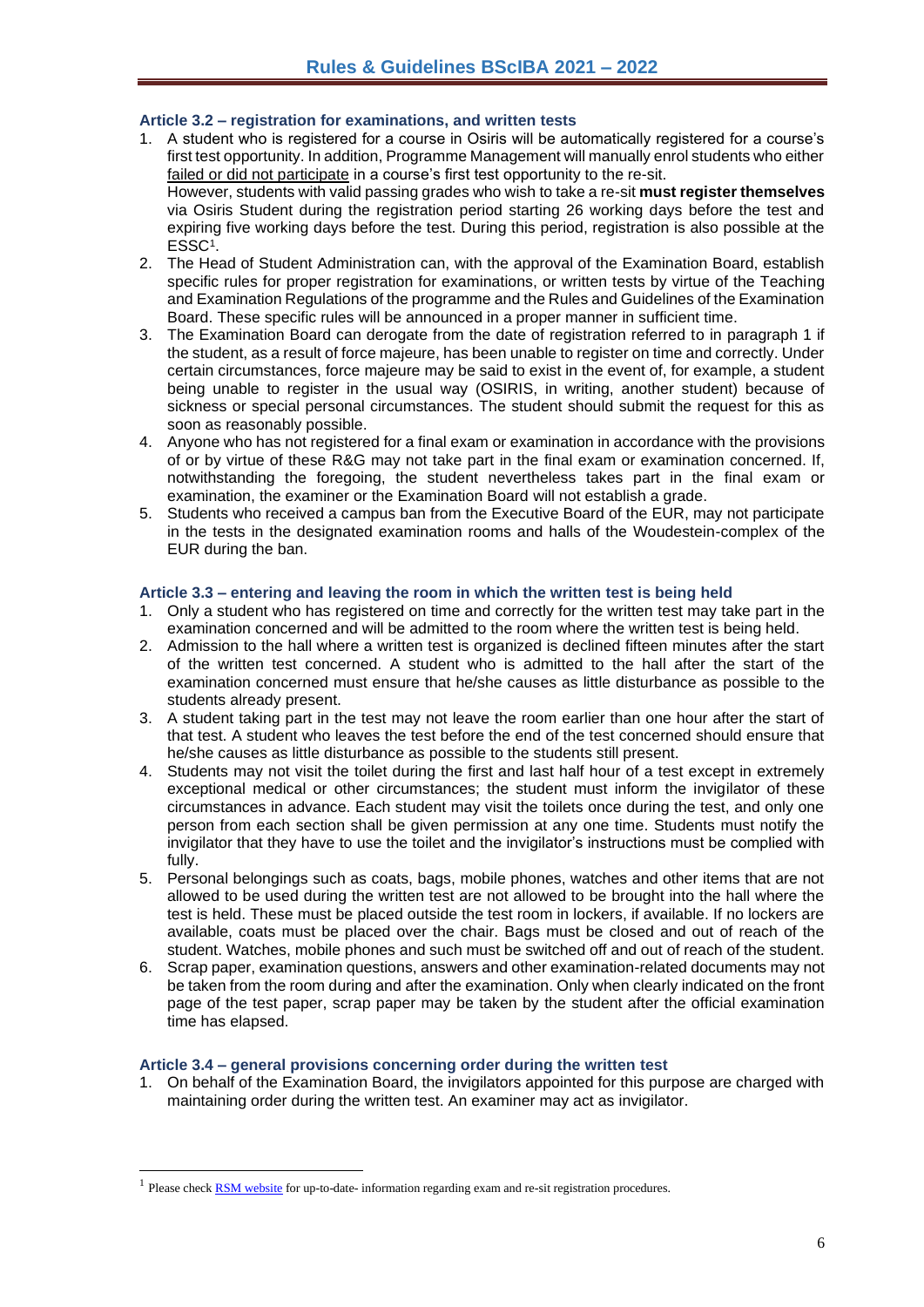- 2. Every student must comply with the instructions of the invigilator. If a student does not comply with the instructions and/or requests of the invigilator, the invigilator may exclude him/her from taking further part in the test, with the consequence that no result will be established.
- 3. During the written test, the student must, at the request of the examiner or the invigilator, prove his/her identity with a valid proof of registration (student card) or another legally valid proof of identity. Without valid proof of identity the student will be excluded from taking the test and no result will be established.
- 4. Only a valid proof of registration (student card), another legally valid proof of identity, the registration verification, the exam paper and answer sheet, writing materials and a ruler may be placed on the student's desk. No study material such as a (graphical) calculator, literature or other sources of information may be placed on the student's desk unless explicitly authorized by the examiner in advance and stated on the front page of the test paper. Approved study material (without any notes on them) is solely for the student's own use. Not approved material may be deemed to be fraud and will be reported to the Examination Board.

During the examination the student is not allowed to make use of a dictionary. In addition, a maximum of one cold snack and one bottle of non-alcoholic drink are allowed for the student's own use. The use of food and drink should not in any way cause inconvenience, at the discretion of the principal invigilator.

- 5. A student taking part in the test is obliged, on request of the invigilator, to show, and if requested, to hand over, the materials that he/she has with him/her.
- 6. Only the paper provided by EUR is to be used for the written test. The use of the student's own paper is not permitted.
- 7. A student taking part in the written test should write his/her name, signature and student /examination number on each sheet of paper that is handed in. The invigilator checks whether this has been done correctly before the test is handed in to him/her.

#### <span id="page-6-0"></span>**Article 3.5 – Specific rules of order for online tests**

- 1. If the student is not registered for an online test, access to the assessment software is impossible. Late registration is not possible.
- 2. For online tests with or without online supervision (online proctoring), further rules and instructions may also apply regarding e.g. agreeing to an integrity statement, requirements regarding the room in which the student takes the exam, the procedures for logging in and identification, and toilet visits. Students are expected to follow any additional guidelines provided in this regard. Not following these rules and instructions may be deemed to be fraud and will be reported to the Examination Board.

#### <span id="page-6-1"></span>**Article 3.6 – cancellation of examinations in the event of an emergency**

- 1. If an emergency (an unintended or unexpected event that can lead to disruptions on the EUR campus) is expected prior to the commencement of an examination, the Examination Board may cancel the examination in consultation with the Student Administration. Any such cancellation will be announced on the EUR website index page, the ESSC and Student Administration's news pages and on SIN-online.
- 2. If an emergency occurs or is expected during an examination, those present must leave the examination hall immediately on the instruction of the person bearing responsibility (i.e. an (coordinating) invigilator or a Student Administration's employee), leaving behind their answer sheets.
- 3. As soon as possible after the cancellation of the examination, the examiner will determine whether a grade for the written test can be reasonably determined on the basis of the answers already completed and/or the answer sheets submitted. If the examiner concludes that a grade cannot be determined, he/she shall inform the Examination Board.
- 4. Following such an examination cancellation, the Examination Board will consult with the responsible examiners and Programme Director to set a new date for the cancelled examination as soon as possible, preferably within two weeks of the original examination date. The new examination date shall be published on SIN-online and on the Student Administration website.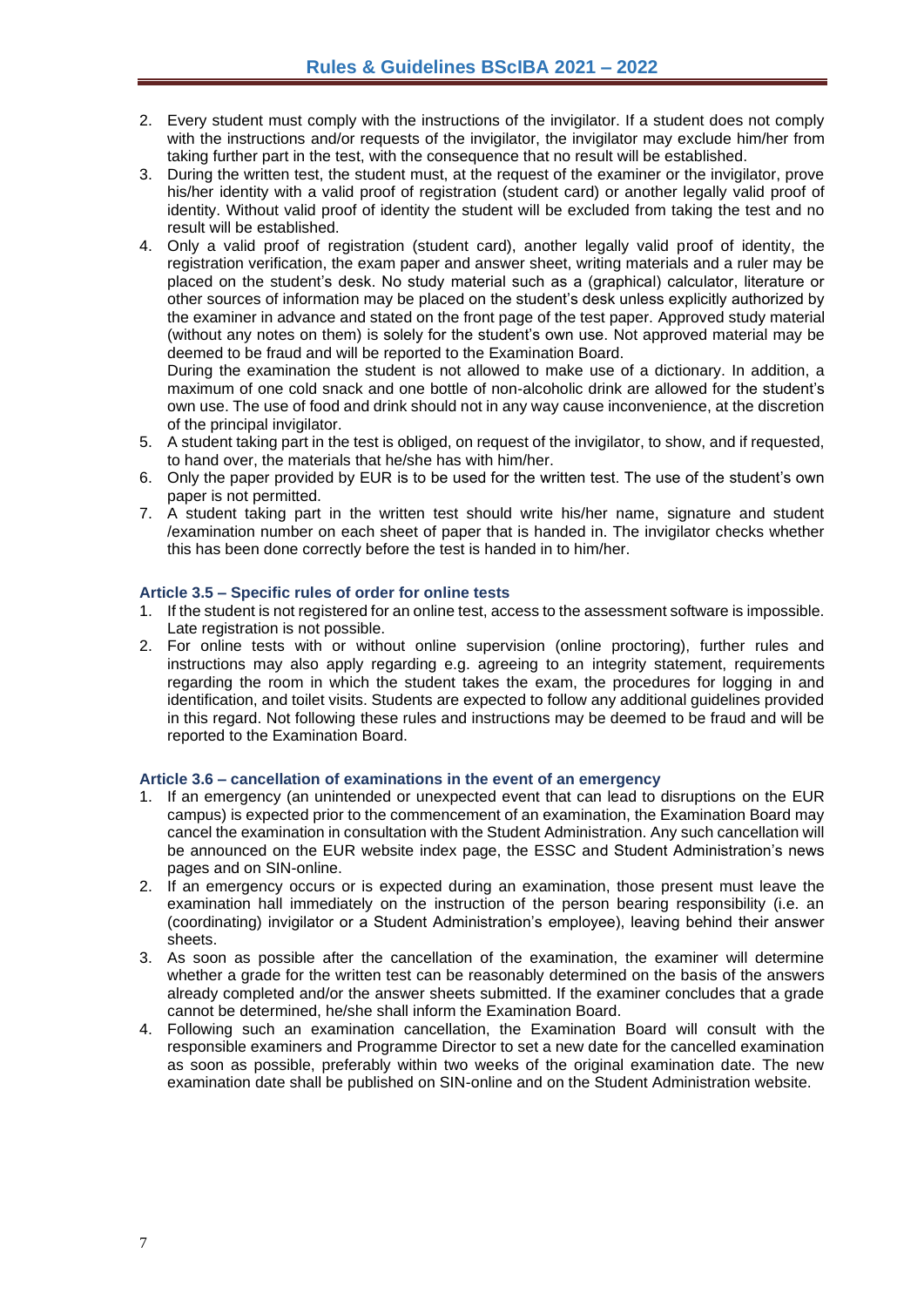#### <span id="page-7-0"></span>**Section 4 – The examinations, tests and assessments of the courses**

<span id="page-7-1"></span>**Article 4.1 – the questions and assignments, assessment plan, peer review protocol and publication exam questions** 

- 1. The form of the examination of a course as mentioned in article 3.2 of the Teaching and Examination Regulations will be announced in the course manual.
- 2. The examination of a course must meet the following conditions: valid, reliable, transparent and efficient. These conditions are detailed in the RSM's testing policy document.
- 3. At least 60% of the examination part must be individually assessed, unless the Examination Board granted exemption from this rule.
- 4. The questions and assignments of the examination of a course do not go beyond the sources announced in advance from which the examination material is derived. These sources need to be announced in the course manual before the start of the course.
- 5. The examination of a course is representative of the learning objectives of the course in terms of content and form and in line with the intended learning outcomes of the degree programme. This is documented in a course assessment plan that will be published in the course manual.
- 6. The questions and assignments of an examination are clear and unambiguous, and are asked in such a way, or contain such instructions, that the student can know how comprehensive and detailed the answers must be.
- 7. Well in advance of a written test being held, the examiner gives the students the opportunity, if possible, to peruse a written sample of a similar examination, and also the model answers and the norms on the basis of which the assessment was made.
- 8. The duration of the examination is such that examinees have sufficient time, measured according to reasonable criteria, to answer the questions.
- 9. In advance of the test concerned being held, the examiner asks a colleague to check the test on the instructions mentioned in this article. The Examination Board may prescribe a peer review protocol.

#### <span id="page-7-2"></span>**Article 4.2 – assessment criteria**

- 1. Wherever possible, assessment of written tests, takes place based on previously established model answers and criteria, which can possibly be modified as a result of correcting the tests.
- 2. The assessment method is sufficiently transparent that the examinees can see how the results of the tests were established.
- 3. In cases of tests of an examination given and assessed by more than one examiner, the Examination Board ensures that the examiners' assessment is based on the same criteria. If necessary, it shall appoint a supervising examiner for conducting the tests.

#### <span id="page-7-3"></span>**Article 4.3 – determining the grades: absolute cut-off score, rounding off, averaging, passing, grade floor, bonus assignments**

- 1. Course examinations and tests are assessed with grades on the scale 0.0 10.0, accurate to one decimal point*.*
- 2. The lowest passing grade for an examination or a test is 5.5. This grade is determined according to the absolute cut-off score, wherein the number of points for a sufficient grade is established ex-ante.
- 3. In derogation from paragraph 1, sufficient results of language electives and courses taken (whether or not in the context of an international exchange programme) at a foreign university will be registered as a 'pass'. Furthermore, practical tests such as practical exercises, presentations or participation performance, may be assessed with a 'pass' or 'fail'. Tests assessed with a 'pass' or 'fail' cannot be averaged nor included in the GPA calculation as referred to in article 6.3, paragraph 1.
- 4. To encourage students to study, bonus assignments can be assigned to a course. Participation is not mandatory. Bonus tests cannot be retaken. Passed assignments can be awarded with bonus credits up to a maximum of 1.0. Bonus credits are only valid if the final grade of the course is ≥ 5.5 (bonus credits not included). The term of validity of the bonus credits is limited to the academic year in which the bonus assignment is taken. In Bachelor year 1 bonus credits should be valid in addition to the regular exam as well as the resit. If the course concerned is part of both the BA and IBA programme, the bonus assignment should be implemented in both programmes. Examiners may stipulate that bonus credits are only valid in addition to the regular exam and not the resit (only an option in Bachelor 2 and/or 3). Additional rules to bonus credits must be explicitly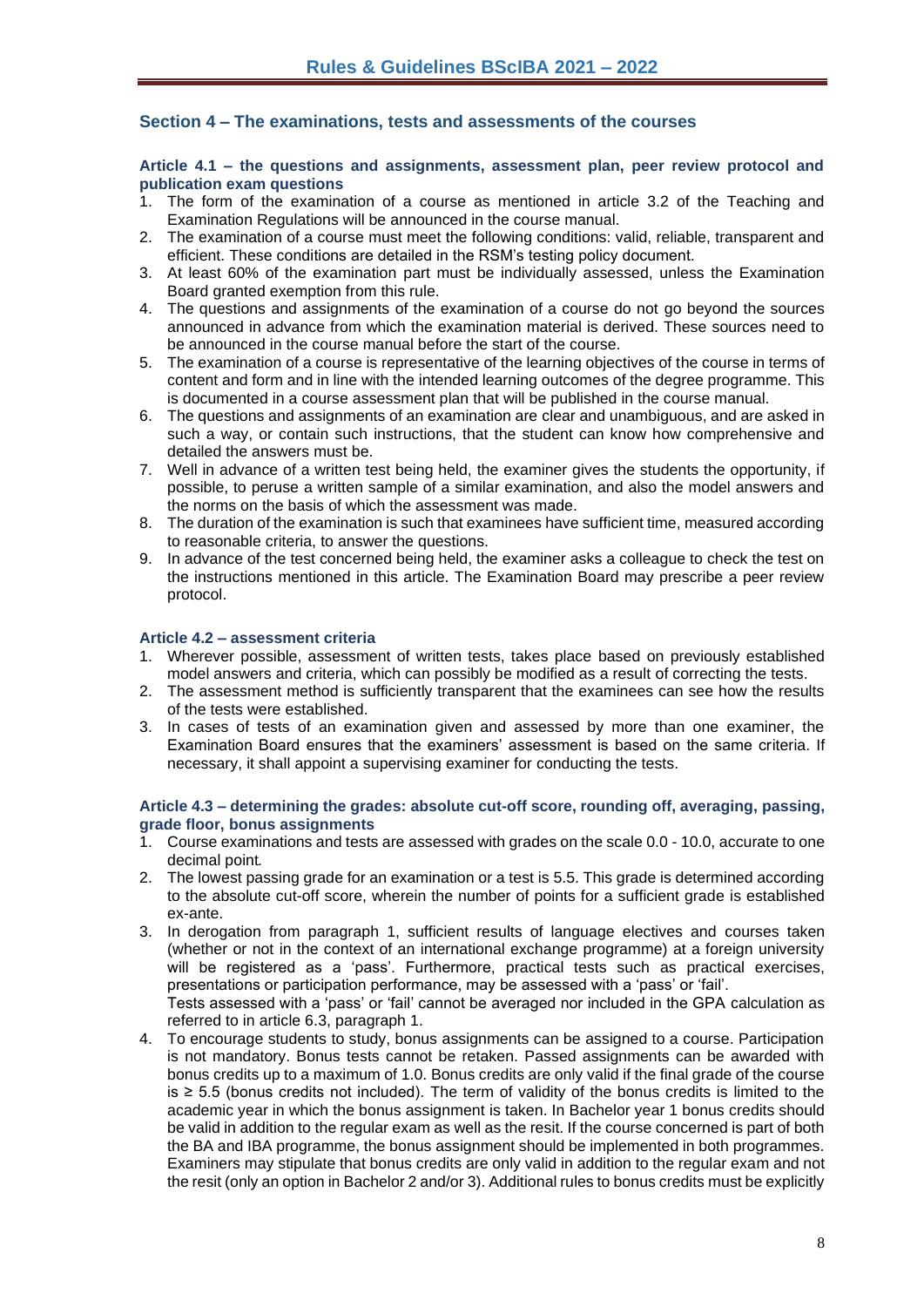announced in the course manual. The Examination Board may stipulate further rules concerning bonus assignments.

- 5. If grades must be rounded off and averaged within a course, or between courses or to determine the GPA or the classification – the following rules apply by default:
	- Unless otherwise stated in the Undergraduate Catalogue or the relevant course manual, grades are averaged according to the weighted average of the credits, where the average is rounded off to the nearest decimal place. For example, if rounded off to one decimal place, 5.450 is rounded to 5.5, and 6.9449 is rounded to a 6.9. If rounded off to two decimal places (for example to calculate the overall GPA or a cum laude) an 8.2449 is rounded to an 8.24 and an 8.2450 is rounded to an 8.25, etc.;
	- In case the assessment of a course is based on more than one test, then the rule applies that the separate tests are rounded off at one decimal place and the final grade is rounded to one decimal place. All intermediate computations are not rounded off. The same applies if the assessment of one test in fact consists of two parts (such as partly multiple-choice questions and partly open questions): both parts must be considered as separate tests. For example:

| weighing factor | Grade per test<br>unrounded | Grade per test | <b>correct is</b> | incorrect is |
|-----------------|-----------------------------|----------------|-------------------|--------------|
| 20%             | 6.32                        | 6.3            | 1.26              | 1.3          |
| 80%             | 5.58                        | 5.6            | 4.48              | 4.5          |
|                 |                             |                | 5.74              | 5.8          |
| final grade:    |                             |                | 5.7               | 5.8          |

- 6. If the examination of a course is assessed on the basis of more than one test, no final grade for the examination will be calculated if one of the test grades is lower than a  $4.5$  (= minimum grade requirement). Tests that can be taken only once per academic year, most likely practical exercises, presentations, participation performance and team or individual assignments, and do not have an improvement or re-sit option, are exempted from this rule.
- 7. Additional examiners' rules regarding the assessment (e.g. regarding the weighting of examination parts and/or regulations on the minimum grade requirement) must be:
	- approved in advance by the Examination Board, and
	- announced at least six weeks before the examination is held, by means of a written announcement to the Student Administration, and by means of publication in the obligatory study material and/or in the Sin-Online Course Guide and/or in Canvas and/or on SINonline.

Rules that do not comply with these conditions are null and void and have no legal force.

- 8. For the establishing of grades for a multiple-choice test the following principles apply:
	- a. No wrong answers in the test counts as a 10.0.
	- b. All questions incorrect up to and including the number of correct answers that correspond with the random guessing counts as a 0.0 This means that the '0.0' amounts to: (the number of multiple-choice questions)/(the number of response alternatives). For instance, 40 questions and 4 response possibilities:  $40 / 4 = 10$ : 10 answers correct counts as a 0.0.
	- c. Each question has equal weight. The weight per correct answer above the random selection then is in case of for example 40 four choice questions:  $30(40 - 10)$  questions make the difference between a 0.0 and a 10.0 (so 10 points); so, each question is worth 10  $/$  30 = 1/3 points.
	- d. The standard cut off score for pass/fail is set on 5.5. In case of for example 40 four choice questions the cut off score is at 27 correct answers, rounded off  $(40 / 4 + (5.5 / 1/3))$ . The grade will be a 5.7.

If an examiner concludes that a multiple-choice question is incorrect after the examination, this question should be excluded. Consequently, the multiple-choice test will have fewer questions, and this can affect the cut score of the examination as well as the weight of each correct answer in the grade of a student. Examination questions can only be dropped with the approval of the Examination Board.

If the multiple-choice question in itself is correct but has more than one correct answer, it remains part of the multiple-choice test unless all answers are considered correct: in that case the multiplechoice question does not assess anything i.e. has no value, and will therefore not count as part of the examination and should be removed with the approval of the Examination Board.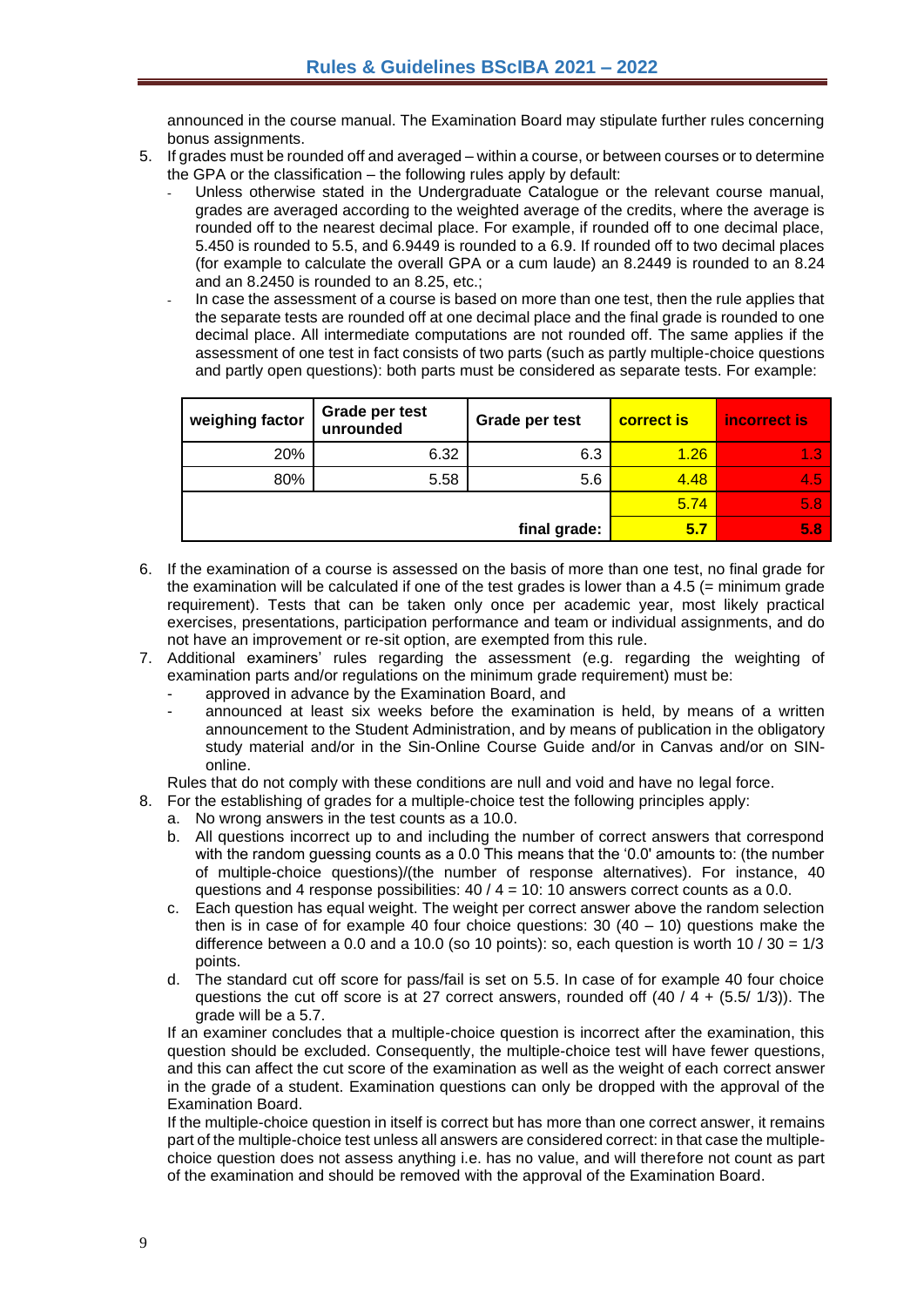Examiners may only derogate from these instructions with the approval of the Examination Board. 9. Examination results are registered in Osiris by the Student Administration.

#### <span id="page-9-0"></span>**Article 4.4 – Additional assessment rules for remote tests**

In case of remote assessment of tests, additional assessment rules are applicable such as the following:

a. a remote test must be as fraud resistant as possible.

- b. In case of a remote plenary written test, the examiner must design the test in such a way that the answers to the exam questions cannot be quickly found in the book, found in an internet search, or communicated in chat groups; hence exam questions should be at the higher levels of Bloom's Taxonomy,
	- In addition, the examiner must take measures to prevent fraud such as randomizing exam questions and/or answers, the use of large item banks, in order to have as much as possible individual questions/exams. For a re-sit, new item bank must be used. Written tests consist of open-ended and/or mc-questions under the following conditions:
		- **Open-ended/essay questions** with randomized questions and large item banks, thus as much as possible individual exams. Use assessment rubric and plagiarism scanners;
		- **MC-questions** only under the following conditions:
			- ightharpoonup max 50% of the test thus always in combination with essay/open questions;<br>  $\geq$  oreferably 40 4-answer-options questions (minimum 20 questions):
			- ➢ preferably 40 4-answer-options questions (minimum 20 questions);
			- $\triangleright$  item bank at least 4 times number of questions:
			- $\triangleright$  randomization of the order of questions, answers options, and parameters (if applicable);
			- ➢ questions should be at the higher levels of the Bloom taxonomy (not remembering level);
		- **Quizzing:** short, small tests connected to homework, usually during class. In general, quizzes are more suitable for formative grading. However, max 10% of the final grade is allowed. Quizzing for summative testing for more than 10% of final grade is only allowed under the following conditions:
			- ➢ ID/Erna-account check is included;
			- $\triangleright$  students have limited time to complete the quiz:
			- $\geq$  a large item bank (at least four times number of questions):
			- ➢ randomization of the order of questions, answers options, and parameters (if applicable);
		- Furthermore, although the duration of each exam must be such that examinees have sufficient time to finish the test, it is recommended to include an element of time pressure.
- c. Students should explicitly be made aware that by taking remote online tests, they are expected to adhere to the regular EUR and RSM ethical standards of behaviour and that they must answer the test questions and perform the assignments to the best of their own ability, without seeking or accepting the help of others or use resources that are not explicitly allowed. Students must know that not adhering to these terms is considered fraud.

# <span id="page-9-1"></span>**Section 5 – Fraud**

#### <span id="page-9-2"></span>**Article 5.1 – Definition and examples of fraud**

- 1. Fraud is the action or negligence of a student as a result of which it is impossible, entirely or partially, to form a correct judgment about the knowledge, insight and skills of him/her or another student. Examples of fraud are cheating, cribbing, plagiarism, freeriding in a team assignment, availability of unauthorized (study) material during a test such as mobile phones, outsourcing, identity fraud, theft.
- 2. Although fraud concerns an active act or omission on the part of the student the student is at fault – it is not necessary that there was intent or that the student had the intention to commit fraud or that the student benefited from the fraud.
- 3. In group assignments, in principle, all group members are responsible for any fraud in the execution of the assignment. When students have been culpably negligent to prevent fraud of one or more group members, this will be deemed to be fraud.
- 4. Students can also commit fraud as a co-perpetrator. This is especially the case when students disclose their work to others for plagiarism.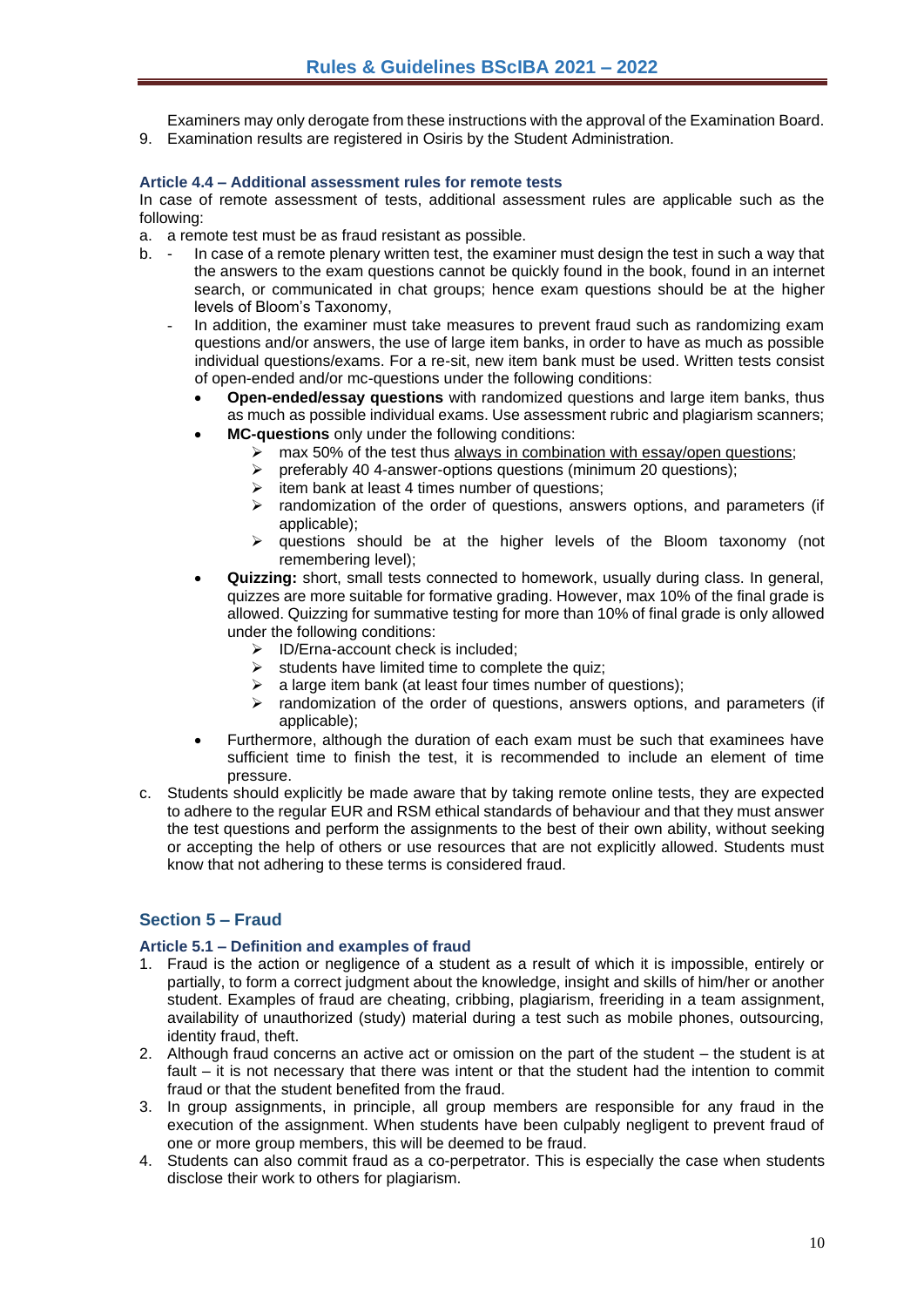5. Any preparation to commit fraud can also be regarded as a form of fraud.

#### <span id="page-10-0"></span>**Article 5.2 – Fraud detection and procedure**

- 1. The Examination Board expects examiners to actively scan for plagiarism (whether or not by use of Turnitin).
- 2. If in the matter of taking a written test on campus, fraud is detected or suspected, this is established in writing as soon as possible by the invigilator or the corresponding examiner. The invigilator may ask the student to make available any items of evidence. A refusal to do this is recorded in the written report. The student is given the opportunity to add written comments to the written report of the invigilator.
- 3. Online proctoring can be used to detect fraud during a remote written test in case alternative test methods are reasonably not possible.
- 4. The examiner or the invigilator must inform the Examination Board in case of detected or suspected fraud via [eb@rsm.nl](mailto:eb@rsm.nl) as soon as possible. The notification is accompanied by the evidence including a report and if available any comments of the student. In case of a fraud detection by a plagiarism scanner, the outcome of the fraud detection is attached, including an explanation of the examiner of why fraud is alleged to have occurred.
- 5. The Examination Board informs the student that a suspected fraud will be investigated.
- 6. The Examination Board will invite the student for a hearing. Depending on the case, the examiner concerned will be invited to attend the hearing.

#### <span id="page-10-1"></span>**Article 5.3 – Fraud measures**

- 1. The Examination Board determines the sanction based on the documents and the hearing.
- 2. The Examination Board or the examiner may exclude a student who has committed fraud from further participation in the examination of which the test for which the irregularity was detected is part, and/or take other appropriate measures. The exclusion has the consequence that no result will be established for the examination or test concerned. Before the Examination Board decides to make the exclusion, it gives the student the opportunity to give his/her account.
- 3. The other appropriate measures as referred to in paragraph 2 may consist of, among others, the following sanctions:
	- a. reprimand;
	- b. invalidation of the examination and/or test concerned;
	- c. exclusion from one or more examinations and/or tests;
	- d. exclusion from one or more examination periods;
	- e. a combination of the above measures to a maximum of exclusion for at most one year;
	- f. in a serious case of fraud the Examination Board may advise the Executive Board to end the enrolment for the programme of the person concerned once and for all.
- 4. The sanction must be proportional to the violation.

# <span id="page-10-2"></span>**Section 6 – The Final IBA Exam**

#### <span id="page-10-3"></span>**Article 6.1 – establishment of the result of the final IBA exam**

- 1. Students have passed the final IBA exam when they have taken all examination parts, with pass grades or exemptions.
- 2. As an exception to the first paragraph, students may pass the exam with a 4.5 or higher for one examination part of the course year B1, provided that all components of course year B1 were passed, with the exception of the component with the 4.5 or higher, and this insufficient grade is compensated for by at least one rounded 7 or higher for another component of B1.
- 3. In addition, students may pass the final exam with compensation of one failed course under the following conditions:
	- it concerns a course of the year B2 or B3 with the exception of:
		- regarding old style programme as referred to in Article 2.3b TER: trimester 7 courses with a value more than 7,5 EC and the Research Training/Bachelor Thesis, or
		- $\circ$  regarding new style programme as referred to in Article 2.3a TER: B3 courses with a value more than 7,5 EC (such as minor, Internship, Exchange, etc) and the Bachelor Project (7 EC),

and

the grade of the failed course is between  $4.5 - 5.5$ , and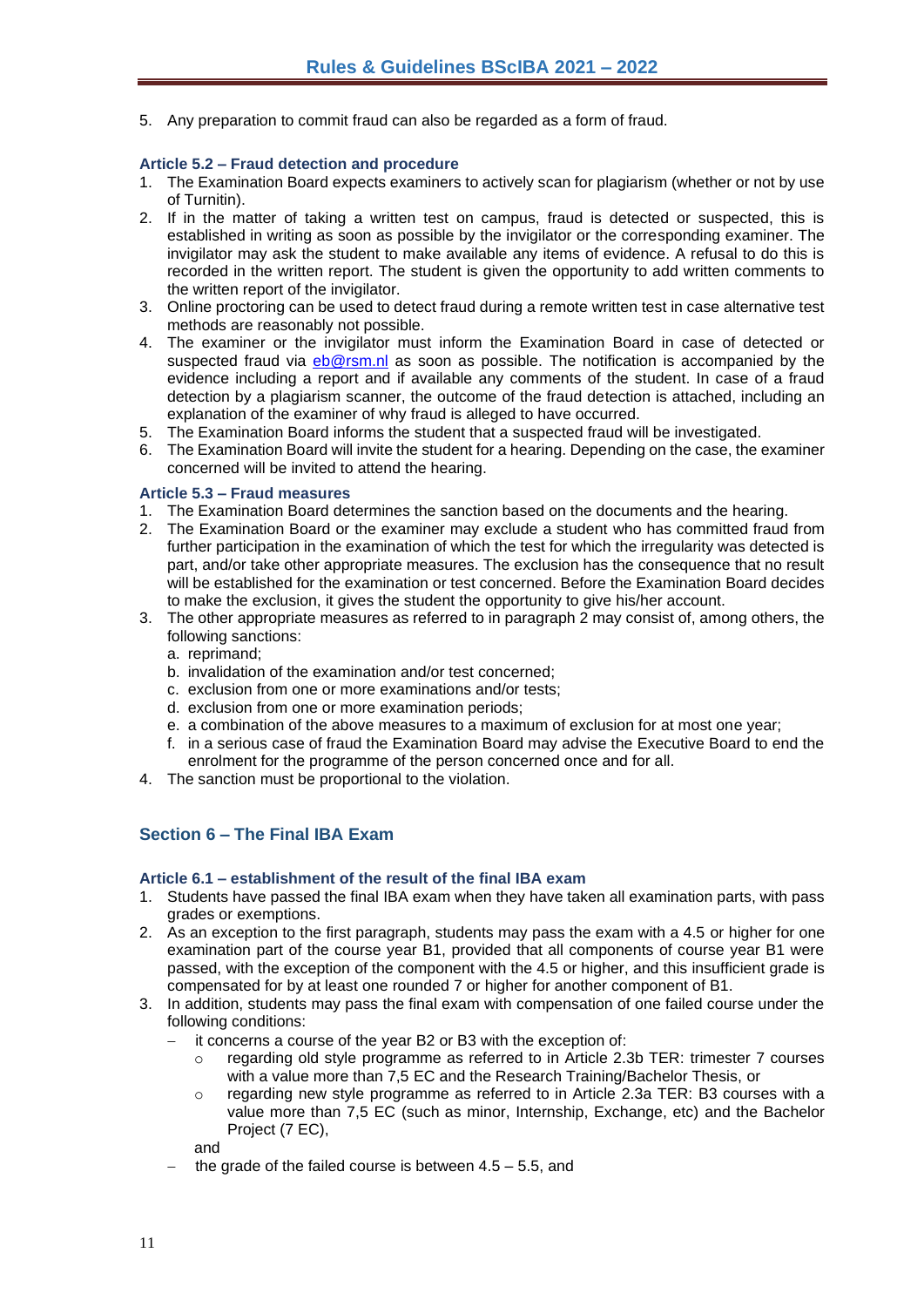- the grade point average mentioned in article 6.3 paragraph 1 is at least 7.0 (including the grade for the to-be compensated course).
- This compensation rule will only be applied by the Examination Board upon the student's request.
- 4. On behalf of the Examination Board the Head of the Student Administration establishes the results of the final exam, in accordance with the Teaching and Examination Regulations of the programme and the R&G of the Examination Board.

#### <span id="page-11-0"></span>**Article 6.2 – the degree certificate, the grade transcript and the diploma supplement**

- 1. As proof that the final IBA exam has been passed, the Examination Board awards a degree certificate, after the Executive Board of the Erasmus University Rotterdam declared that the procedural requirements for the issuance have been met.
- 2. On a grade transcript, which constitutes a part of the degree certificate, the examination parts belonging to the final IBA exam are stated.
- 3. The degree certificate is accompanied by a diploma supplement in accordance with the agreed European standard format.
- 4. The degree certificate, the transcript and the diploma supplement are signed by the chair or the substitute chairman of the Examination Board.
- 5. On behalf of the Examination Board, the Head of the Student Administration shall be responsible for issuing the degree certificate, the grade transcript and the diploma supplement to the student in person, unless the student opts for receiving the documents from the Examination Board at the official graduation ceremony.

#### <span id="page-11-1"></span>**Article 6.3 – GPA calculation, (summa) cum laude classification**

- 1. The grade point average (GPA) is the average grade for all of the examination parts weighted on the basis of the credits and rounded to the nearest tenth of a decimal (hence, a 5.45 will become a 5.5). The GPA will be recorded on the transcript that accompanies the certificate.
- 2. If the examinee has shown exceptional skill while taking the examination, this may be stated on the certificate with the classification '*cum laude'* or *'summa cum laude'* in accordance with the following rules:
	- The classification *'cum laude'* will be awarded if the student has fulfilled at least the following criteria:
		- the average of the rounded grades (to the first decimal) for the examination parts, as referred to in article 2.3a or 2.3b of the Teaching and Examination Regulations, calculated on the basis of the credits is an 8.25 or higher, in addition to which
		- no rounded grade for an examination part may be lower than a 5.5, and
		- no more than two examinations have been taken more than once (this criterion applies from cohort 2014-2015).
	- The classification *'summa cum laude'* will be awarded if the student has fulfilled at least the following criteria:
		- the average of the rounded grades (to the first decimal) for the examination parts, as referred to in article 2.3a or 2.3b of the Teaching and Examination Regulations, calculated on the basis of the credits is a 9.0 or higher, in addition to which
		- no rounded grade for an examination part may be lower than a 5.5. in addition to which
		- no examination has been taken more than once.
	- For the establishment of a classification, exemption has been granted for no more than 40 EC of B2/B3 examination parts and a minimum of 120 EC of the total required EC of the programme needs to consist of examinations taken in the programme of RSM Erasmus University.
- 3. In addition to the previous paragraphs: exemptions and results of examinations that are awarded with a pass/fail, for example examinations taken in the context of an international exchange programme at a foreign university, are not included in the determination of the classification.
- 4. The GPA referred to in paragraph 1 can be converted to internationally current (number or letter) grades according to the GPA transformation table set out in the Annex to these Rules and Guidelines. On the Osiris study progress report the international GPA on the four-point scale is listed in accordance with the said Annex, in addition to the GPA referred to in the first paragraph.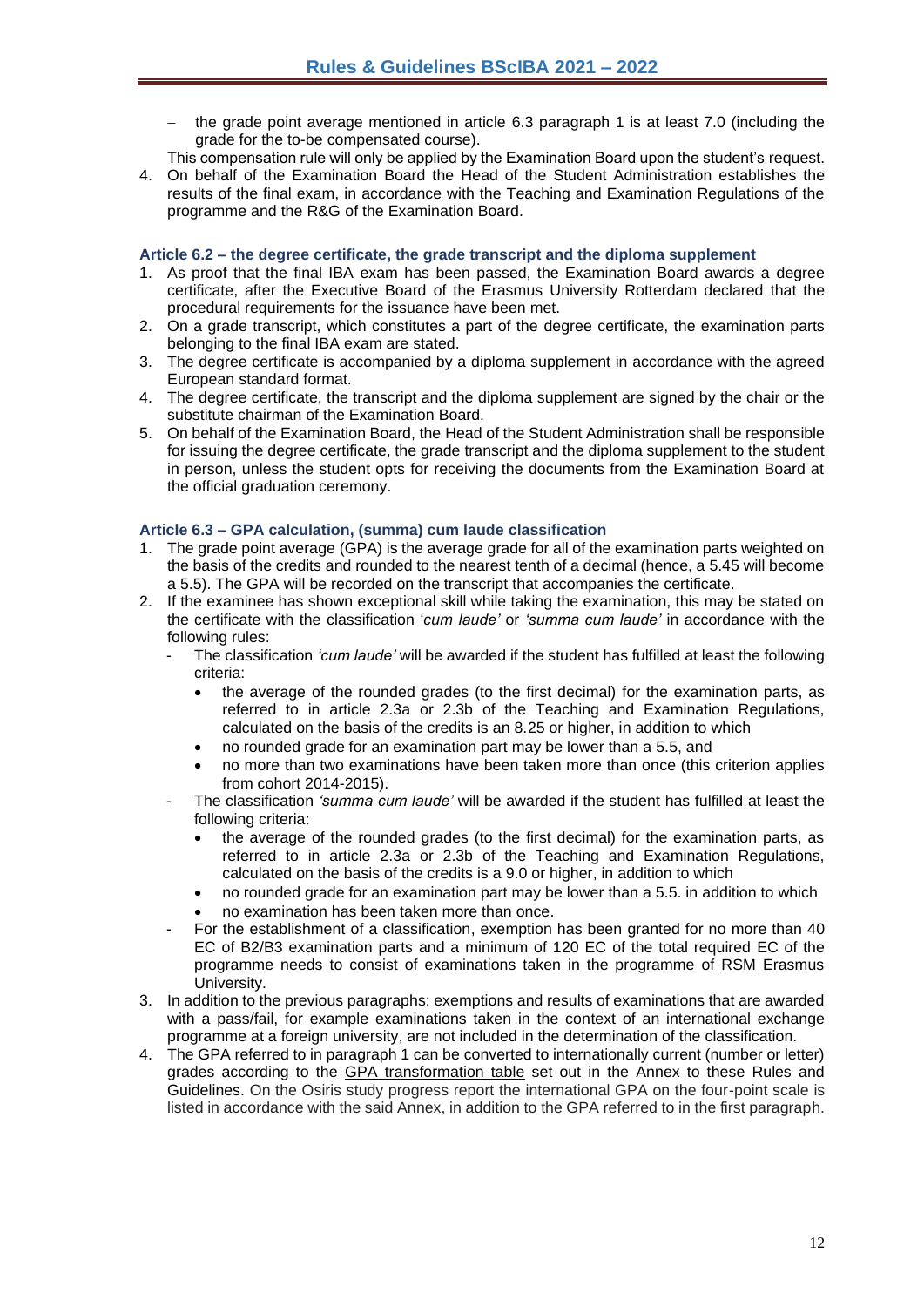## <span id="page-12-0"></span>**Section 7 – Final and implementation provisions**

#### <span id="page-12-1"></span>**Article 7.1 – changes in these R&G**

No changes will be made that are applicable to the current academic year, unless the interests of students or examinees are, in reason, not thereby prejudiced.

## <span id="page-12-2"></span>**Article 7.2 – entry into force**

These R&G enter into force on 1 September 2021.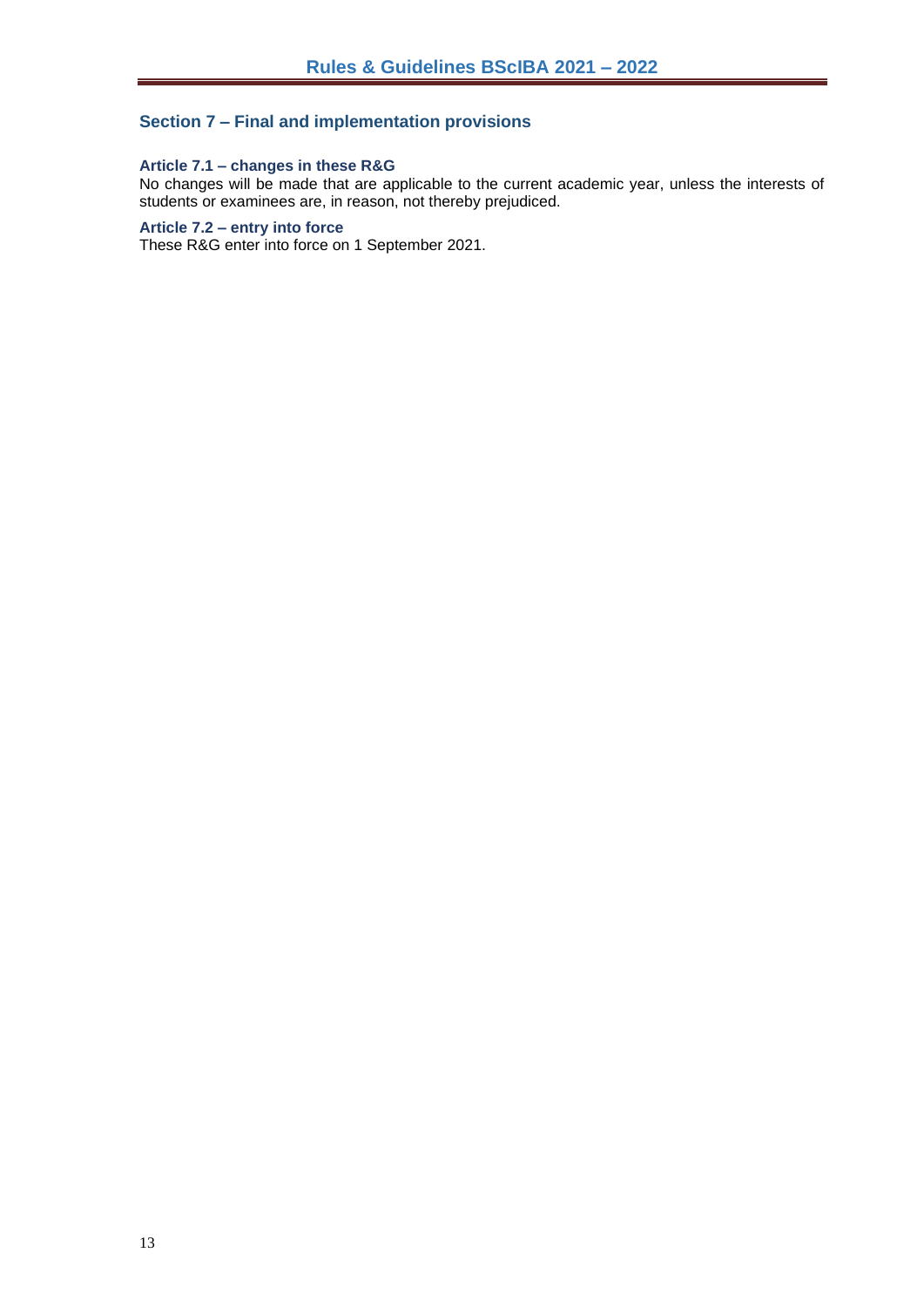#### <span id="page-13-0"></span>**Annex GPA-transformation table**

(as referred to Article 6.2, par. 4 R&G)

| RSM grades from | Up to and including | <b>International GPA</b> | Letter grade |
|-----------------|---------------------|--------------------------|--------------|
| 10              | 10                  | 4                        | $A+$         |
| 8.00            | 9.99                | $\overline{4}$           | $\mathsf A$  |
| 7.99            | 7.99                | 3.99                     | А-           |
| 7.98            | 7.98                | 3.98                     | $A-$         |
| 7.97            | 7.97                | 3.97                     | $A-$         |
| 7.96            | 7.96                | 3.96                     | $A-$         |
| 7.95            | 7.95                | 3.95                     | А-           |
| 7.94            | 7.94                | 3.94                     | $A-$         |
| 7.93            | 7.93                | 3.93                     | $A-$         |
| 7.92            | 7.92                | 3.92                     | $A-$         |
| 7.91            | 7.91                | 3.91                     | А-           |
| 7.90            | 7.90                | 3.90                     | $A-$         |
| 7.89            | 7.89                | 3.89                     | $A-$         |
| 7.88            | 7.88                | 3.88                     | $A-$         |
| 7.87            | 7.87                | 3.87                     | A-           |
| 7.86            | 7.86                | 3.86                     | $A-$         |
| 7.85            | 7.85                | 3.85                     | $A-$         |
| 7.84            | 7.84                | 3.84                     | A-           |
| 7.83            | 7.83                | 3.83                     | А-           |
| 7.82            | 7.82                | 3.82                     | $A-$         |
| 7.81            | 7.81                | 3.81                     | $A-$         |
| 7.80            | 7.80                | $3.80$                   | $A-$         |
| 7.79            | 7.79                | 3.79                     | А-           |
| 7.78            | 7.78                | 3.78                     | $A-$         |
| 7.77            | 7.77                | 3.77                     | $A-$         |
| 7.76            | 7.76                | 3.76                     | $A-$         |
| 7.75            | 7.75                | 3.75                     | $A-$         |
| 7.74            | 7.74                | 3.74                     | $A-$         |
| 7.73            | 7.73                | 3.73                     | $A-$         |
| 7.72            | 7.72                | 3.72                     | $A -$        |
| 7.71            | 7.71                | 3.71                     | А-           |
| 7.70            | 7.70                | 3.70                     | A-           |
| 7.69            | 7.69                | 3.69                     | $B+$         |
| 7.68            | 7.68                | 3.67                     | $B+$         |
| 7.67            | 7.67                | 3.66                     | B+           |
| 7.66            | 7.66                | 3.65                     | $B+$         |
| 7.65            | 7.65                | 3.63                     | B+           |
| 7.64            | 7.64                | 3.62                     | $B+$         |
| 7.63            | 7.63                | 3.61                     | B+           |
| 7.62            | 7.62                | 3.59                     | $B+$         |
| 7.61            | 7.61                | 3.58                     | B+           |
| 7.60            | 7.60                | 3.57                     | $B+$         |
| 7.59            | 7.59                | 3.55                     | B+           |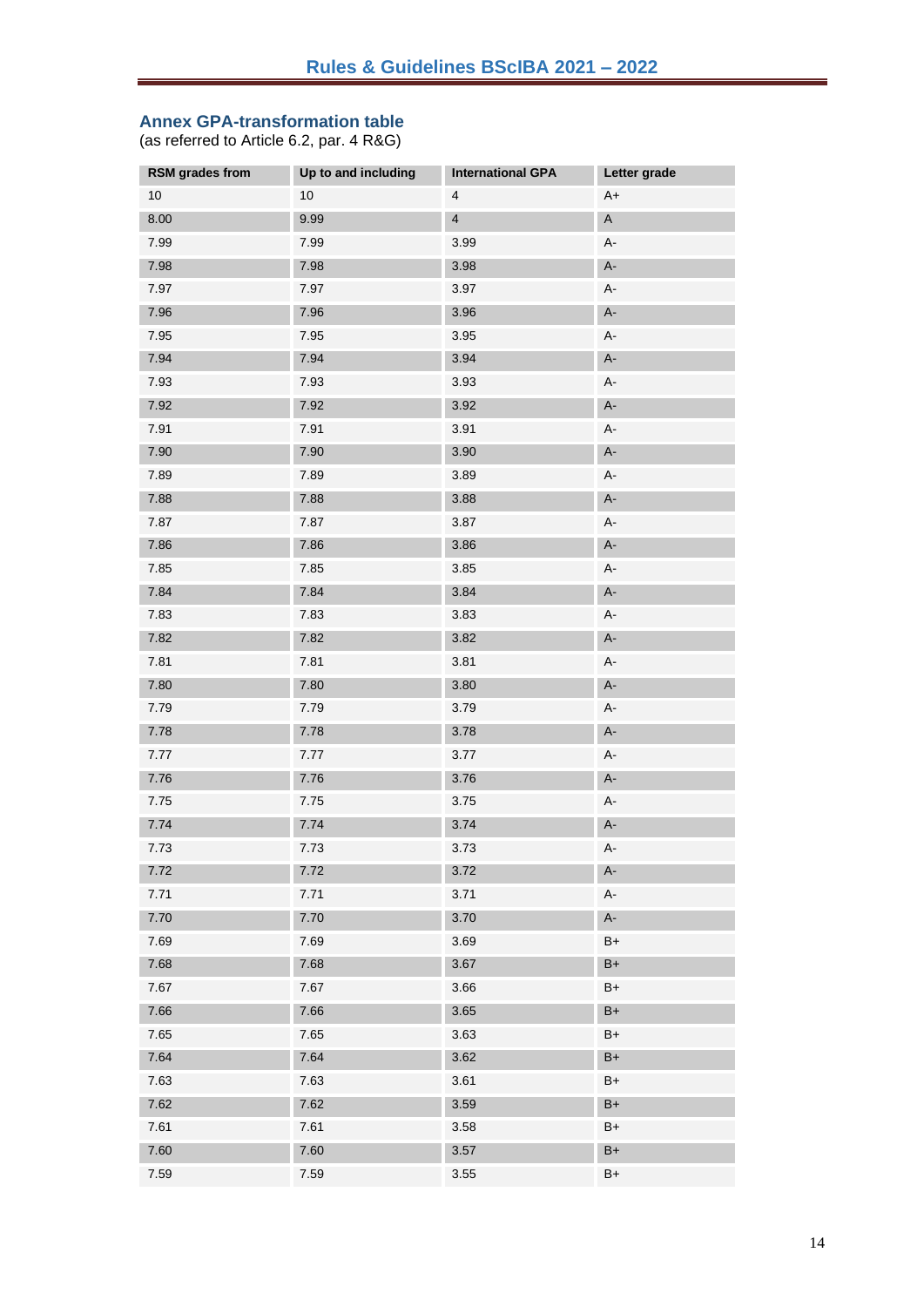| 7.58     | 7.58 | 3.54     | $B+$    |
|----------|------|----------|---------|
| $7.57$   | 7.57 | 3.53     | $B+$    |
| 7.56     | 7.56 | 3.51     | $B+$    |
| 7.55     | 7.55 | 3.50     | B+      |
| 7.54     | 7.54 | 3.49     | $B+$    |
| 7.53     | 7.53 | 3.47     | $B+$    |
| 7.52     | 7.52 | 3.46     | $B+$    |
| 7.51     | 7.51 | 3.45     | B+      |
| $7.50\,$ | 7.50 | 3.43     | $B+$    |
| 7.49     | 7.49 | 3.42     | $B+$    |
| 7.48     | 7.48 | 3.41     | $B+$    |
| 7.47     | 7.47 | 3.39     | $B+$    |
| 7.46     | 7.46 | $3.38\,$ | $B+$    |
| 7.45     | 7.45 | 3.37     | $B+$    |
| 7.44     | 7.44 | 3.35     | $B+$    |
| 7.43     | 7.43 | 3.34     | $B+$    |
| 7.42     | 7.42 | 3.33     | $B+$    |
| 7.41     | 7.41 | 3.31     | $B+$    |
| 7.40     | 7.40 | $3.30\,$ | $B+$    |
| 7.38     | 7.39 | 3.29     | B       |
| 7.37     | 7.37 | 3.28     | $\sf B$ |
| 7.36     | 7.36 | 3.27     | B       |
| 7.34     | 7.35 | 3.26     | $\sf B$ |
| 7.33     | 7.33 | 3.25     | B       |
| 7.32     | 7.32 | 3.24     | $\sf B$ |
| 7.30     | 7.31 | 3.23     | B       |
| 7.29     | 7.29 | 3.22     | $\sf B$ |
| 7.28     | 7.28 | 3.21     | B       |
| 7.26     | 7.27 | $3.20\,$ | B       |
| 7.25     | 7.25 | 3.19     | B       |
| 7.24     | 7.24 | 3.18     | B       |
| 7.22     | 7.23 | 3.17     | $\sf B$ |
| 7.21     | 7.21 | 3.16     | $\sf B$ |
| 7.20     | 7.20 | 3.15     | $\sf B$ |
| 7.18     | 7.19 | 3.14     | $\sf B$ |
| 7.17     | 7.17 | 3.13     | B       |
| 7.16     | 7.16 | 3.12     | $\sf B$ |
| 7.14     | 7.15 | 3.11     | B       |
| 7.13     | 7.13 | 3.10     | $\sf B$ |
| 7.12     | 7.12 | 3.09     | B       |
| 7.10     | 7.11 | 3.08     | $\sf B$ |
| 7.09     | 7.09 | 3.07     | B       |
| 7.08     | 7.08 | 3.06     | $\sf B$ |
| 7.06     | 7.07 | $3.05$   | $\sf B$ |
| 7.05     | 7.05 | 3.04     | $\sf B$ |
| 7.04     | 7.04 | $3.03$   | $\sf B$ |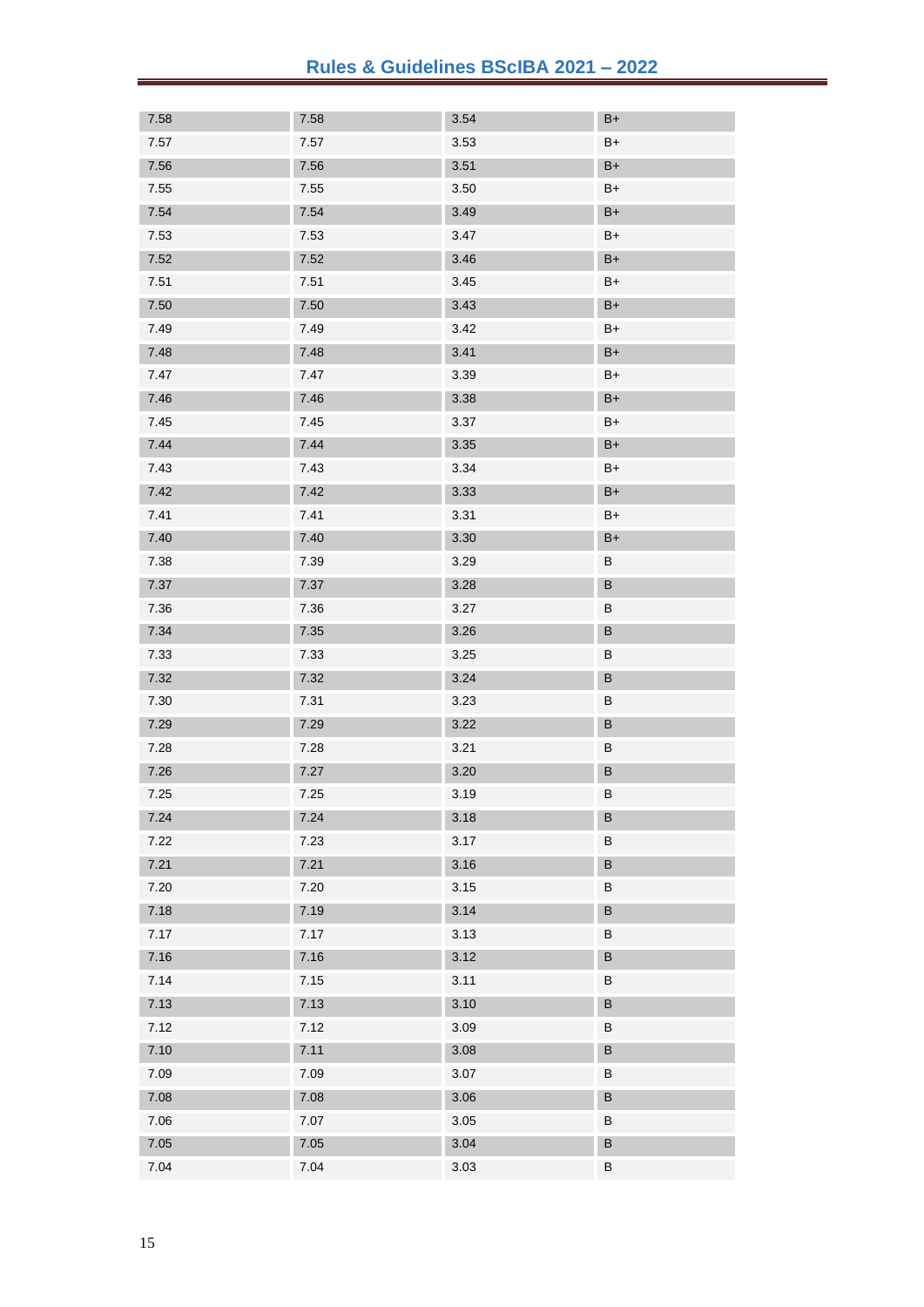| 7.02 | 7.02 | 3.02 | B                   |
|------|------|------|---------------------|
| 7.01 | 7.01 | 3.01 | B                   |
| 7.00 | 7.00 | 3.00 | $\sf B$             |
| 6.99 | 6.99 | 2.99 | B-                  |
| 6.98 | 6.98 | 2.98 | <b>B-</b>           |
| 6.97 | 6.97 | 2.97 | B-                  |
| 6.96 | 6.96 | 2.96 | <b>B-</b>           |
| 6.95 | 6.95 | 2.95 | <b>B-</b>           |
| 6.94 | 6.94 | 2.94 | <b>B-</b>           |
| 6.93 | 6.93 | 2.93 | B-                  |
| 6.92 | 6.92 | 2.92 | <b>B-</b>           |
| 6.91 | 6.91 | 2.91 | <b>B-</b>           |
| 6.90 | 6.90 | 2.90 | <b>B-</b>           |
| 6.89 | 6.89 | 2.89 | B-                  |
| 6.88 | 6.88 | 2.88 | <b>B-</b>           |
| 6.87 | 6.87 | 2.87 | <b>B-</b>           |
| 6.86 | 6.86 | 2.86 | <b>B-</b>           |
| 6.85 | 6.85 | 2.85 | B-                  |
| 6.84 | 6.84 | 2.84 | <b>B-</b>           |
| 6.83 | 6.83 | 2.83 | B-                  |
| 6.82 | 6.82 | 2.82 | <b>B-</b>           |
| 6.81 | 6.81 | 2.81 | B-                  |
| 6.80 | 6.80 | 2.80 | <b>B-</b>           |
| 6.79 | 6.79 | 2.79 | B-                  |
| 6.78 | 6.78 | 2.78 | <b>B-</b>           |
| 6.77 | 6.77 | 2.77 | B-                  |
| 6.76 | 6.76 | 2.76 | <b>B-</b>           |
| 6.75 | 6.75 | 2.75 | B-                  |
| 6.74 | 6.74 | 2.74 | $\mathsf B\text{-}$ |
| 6.73 | 6.73 | 2.73 | B-                  |
| 6.72 | 6.72 | 2.72 | <b>B-</b>           |
| 6.71 | 6.71 | 2.71 | <b>B-</b>           |
| 6.70 | 6.70 | 2.70 | <b>B-</b>           |
| 6.69 | 6.69 | 2.69 | $C+$                |
| 6.68 | 6.68 | 2.67 | $C+$                |
| 6.67 | 6.67 | 2.66 | $C+$                |
| 6.66 | 6.66 | 2.65 | $C+$                |
| 6.65 | 6.65 | 2.63 | $C+$                |
| 6.64 | 6.64 | 2.62 | $C+$                |
| 6.63 | 6.63 | 2.61 | $C+$                |
| 6.62 | 6.62 | 2.59 | $C+$                |
| 6.61 | 6.61 | 2.58 | $C+$                |
| 6.60 | 6.60 | 2.57 | $C+$                |
| 6.59 | 6.59 | 2.55 | $C+$                |
| 6.58 | 6.58 | 2.54 | $C+$                |
| 6.57 | 6.57 | 2.53 | $C+$                |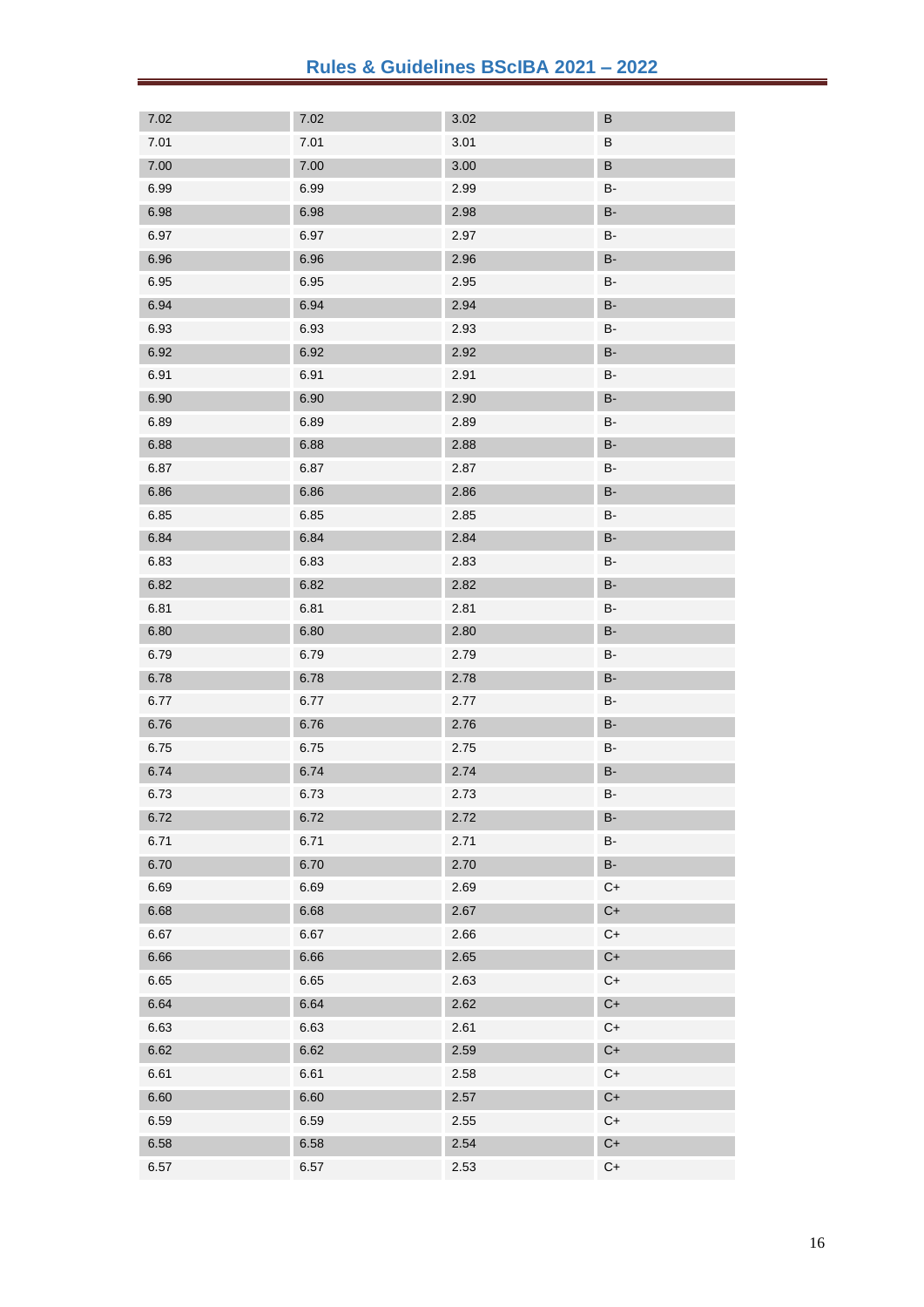| 6.56 | 6.56 | 2.51 | $C+$        |
|------|------|------|-------------|
| 6.55 | 6.55 | 2.50 | $C+$        |
| 6.54 | 6.54 | 2.49 | $C+$        |
| 6.53 | 6.53 | 2.47 | $C+$        |
| 6.52 | 6.52 | 2.46 | $C+$        |
| 6.51 | 6.51 | 2.45 | $C+$        |
| 6.50 | 6.50 | 2.43 | $C+$        |
| 6.49 | 6.49 | 2.42 | $C+$        |
| 6.48 | 6.48 | 2.41 | $C+$        |
| 6.47 | 6.47 | 2.39 | $C+$        |
| 6.46 | 6.46 | 2.38 | $C+$        |
| 6.45 | 6.45 | 2.37 | $C+$        |
| 6.44 | 6.44 | 2.35 | $C+$        |
| 6.43 | 6.43 | 2.34 | $C+$        |
| 6.42 | 6.42 | 2.33 | $C+$        |
| 6.41 | 6.41 | 2.31 | $C+$        |
| 6.40 | 6.40 | 2.30 | $C+$        |
| 6.38 | 6.39 | 2.29 | $\mathsf C$ |
| 6.37 | 6.37 | 2.28 | $\mathsf C$ |
| 6.36 | 6.36 | 2.27 | $\mathsf C$ |
| 6.34 | 6.35 | 2.26 | $\mathsf C$ |
| 6.33 | 6.33 | 2.25 | $\mathsf C$ |
| 6.32 | 6.32 | 2.24 | $\mathsf C$ |
| 6.30 | 6.31 | 2.23 | $\mathsf C$ |
| 6.29 | 6.29 | 2.22 | $\mathsf C$ |
| 6.28 | 6.28 | 2.21 | $\mathsf C$ |
| 6.26 | 6.27 | 2.20 | $\mathsf C$ |
| 6.25 | 6.25 | 2.19 | $\mathsf C$ |
| 6.24 | 6.24 | 2.18 | $\mathsf C$ |
| 6.22 | 6.23 | 2.17 | $\mathsf C$ |
| 6.21 | 6.21 | 2.16 | $\mathsf C$ |
| 6.20 | 6.20 | 2.15 | $\mathsf C$ |
| 6.18 | 6.19 | 2.14 | $\mathsf C$ |
| 6.17 | 6.17 | 2.13 | $\mathsf C$ |
| 6.16 | 6.16 | 2.12 | $\mathsf C$ |
| 6.14 | 6.15 | 2.11 | $\mathsf C$ |
| 6.13 | 6.13 | 2.10 | $\mathsf C$ |
| 6.12 | 6.12 | 2.09 | $\mathsf C$ |
| 6.10 | 6.11 | 2.08 | $\mathsf C$ |
| 6.09 | 6.09 | 2.07 | $\mathsf C$ |
| 6.08 | 6.08 | 2.06 | $\mathsf C$ |
| 6.06 | 6.07 | 2.05 | $\mathsf C$ |
| 6.05 | 6.05 | 2.04 | $\mathsf C$ |
| 6.04 | 6.04 | 2.03 | $\mathsf C$ |
| 6.02 | 6.03 | 2.02 | $\mathsf C$ |
| 6.01 | 6.01 | 2.01 | $\mathsf C$ |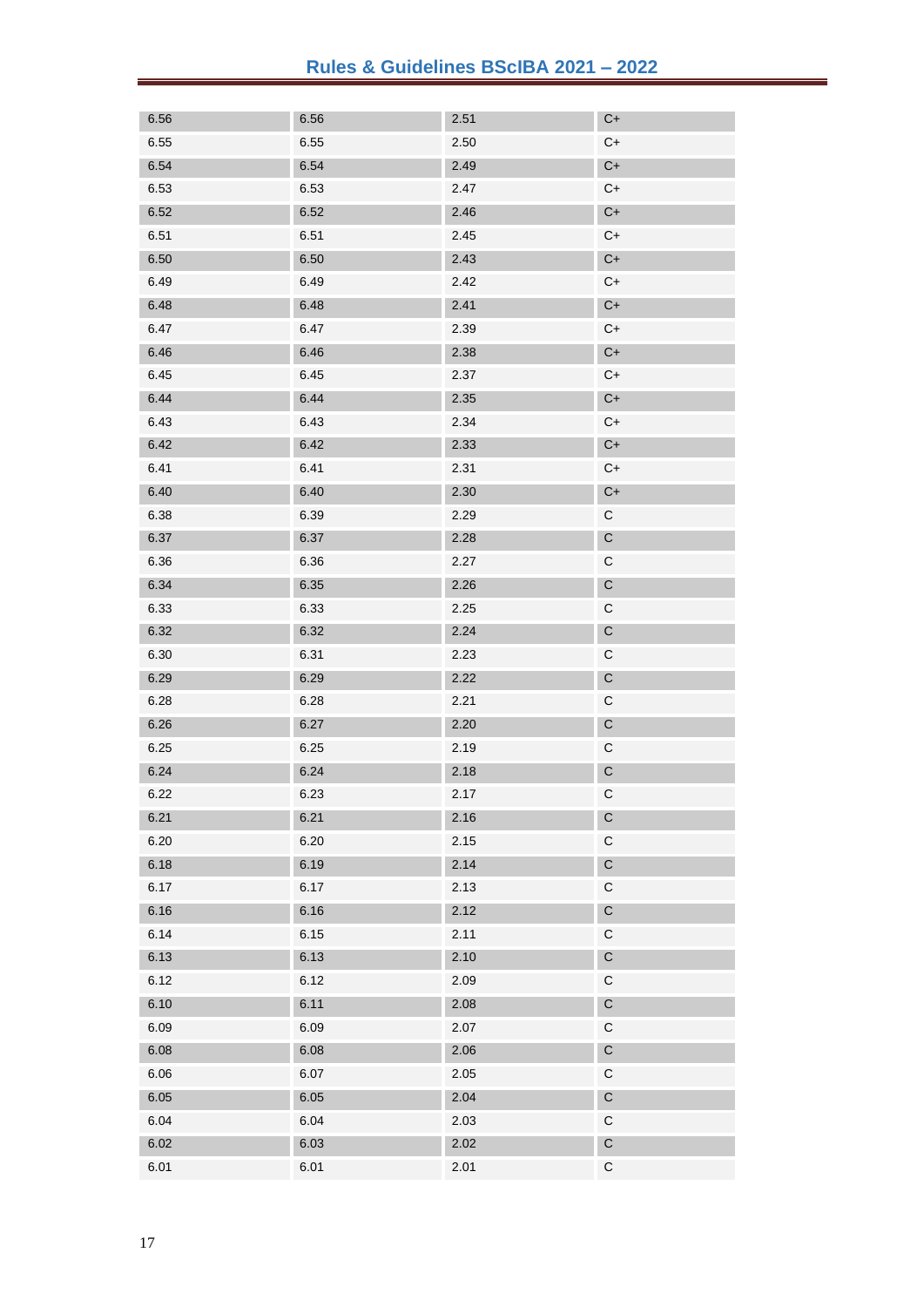| 6.00 | 6.00 | 2.00 | C                    |
|------|------|------|----------------------|
| 5.98 | 5.99 | 1.99 | $C-$                 |
| 5.97 | 5.97 | 1.98 | $\mathsf{C}\text{-}$ |
| 5.96 | 5.96 | 1.97 | C-                   |
| 5.94 | 5.95 | 1.96 | $C-$                 |
| 5.93 | 5.93 | 1.95 | $C-$                 |
| 5.92 | 5.92 | 1.94 | $C-$                 |
| 5.90 | 5.91 | 1.93 | C-                   |
| 5.89 | 5.89 | 1.92 | $C-$                 |
| 5.88 | 5.88 | 1.91 | $C-$                 |
| 5.86 | 5.87 | 1.90 | $C-$                 |
| 5.85 | 5.85 | 1.89 | C-                   |
| 5.84 | 5.84 | 1.88 | $C-$                 |
| 5.82 | 5.83 | 1.87 | $C-$                 |
| 5.81 | 5.81 | 1.86 | $\mathsf{C}\text{-}$ |
| 5.80 | 5.80 | 1.85 | $C-$                 |
| 5.78 | 5.79 | 1.84 | $C-$                 |
| 5.77 | 5.77 | 1.83 | $C-$                 |
| 5.76 | 5.76 | 1.82 | $\mathsf{C}\text{-}$ |
| 5.74 | 5.75 | 1.81 | $C-$                 |
| 5.73 | 5.73 | 1.80 | $C-$                 |
| 5.72 | 5.72 | 1.79 | $C-$                 |
| 5.70 | 5.71 | 1.78 | $\mathsf{C}\text{-}$ |
| 5.69 | 5.69 | 1.77 | $C-$                 |
| 5.68 | 5.68 | 1.76 | $C-$                 |
| 5.66 | 5.67 | 1.75 | $C-$                 |
| 5.65 | 5.65 | 1.74 | $\mathbb{C}\text{-}$ |
| 5.64 | 5.64 | 1.73 | $C-$                 |
| 5.62 | 5.63 | 1.72 | $C-$                 |
| 5.61 | 5.61 | 1.71 | $C-$                 |
| 5.60 | 5.60 | 1.70 | $C-$                 |
| 5.59 | 5.59 | 1.68 | D+                   |
| 5.58 | 5.58 | 1.66 | D+                   |
| 5.57 | 5.57 | 1.64 | D+                   |
| 5.56 | 5.56 | 1.62 | D+                   |
| 5.55 | 5.55 | 1.60 | D+                   |
| 5.54 | 5.54 | 1.58 | D+                   |
| 5.53 | 5.53 | 1.56 | D+                   |
| 5.52 | 5.52 | 1.54 | D+                   |
| 5.51 | 5.51 | 1.52 | D+                   |
| 5.50 | 5.50 | 1.50 | D+                   |
| 5.49 | 5.49 | 1.48 | D+                   |
| 5.48 | 5.48 | 1.46 | D+                   |
| 5.47 | 5.47 | 1.44 | D+                   |
| 5.46 | 5.46 | 1.42 | D+                   |
| 5.45 | 5.45 | 1.40 | D+                   |